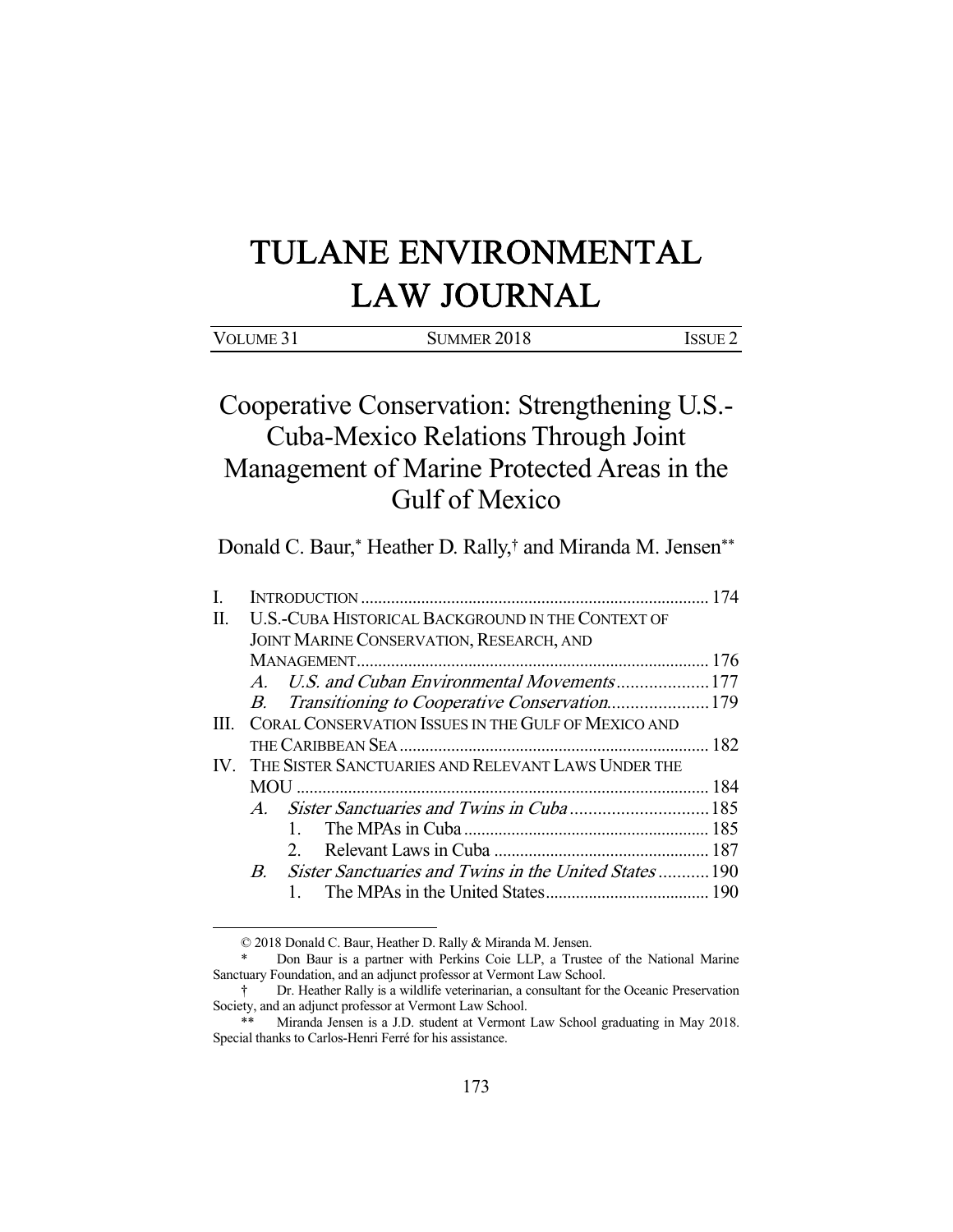|  | V. EXPANDING THE U.S.-CUBA BILATERAL AGREEMENTS TO |     |
|--|----------------------------------------------------|-----|
|  | MULTILATERALLY MANAGE VALUABLE GULF RESOURCES 200  |     |
|  | A. Potential for United States and Cuba to Use the |     |
|  | MOU and Joint Statement as a Building Block for    |     |
|  |                                                    |     |
|  | B. Beyond the U.S.-Cuba Bilateral Agreements-      |     |
|  | Including Mexico in Cooperative Conservation and   |     |
|  | Management of Marine Protected Areas202            |     |
|  |                                                    | 207 |
|  |                                                    |     |

#### I. INTRODUCTION

 The United States and Cuba have a tumultuous history. After decades without a formal political relationship, U.S. President Barack Obama and Cuban President Raul Castro entered into formal diplomatic relations in December 2014.<sup>1</sup> Americans and Cubans alike generally had positive reactions to this news, including several American businesses eager to establish themselves in Cuba.<sup>2</sup> However, the recent spate of "health incidents" involving possible sonic exposure to American officials in Cuba causing hearing and memory loss and nausea, along with President Donald Trump's decisions to draw back on Obama's loosening of restrictions and to oust several Cuban diplomats from Washington, D.C., has created much uncertainty about the future direction of U.S.-Cuba relations.<sup>3</sup>

 As both countries explore their emerging cooperative relationship, one key opportunity for future collaboration is environmental protection. Some environmentalists are concerned about the environmental effects of expanded business activities on the island nation.<sup>4</sup> Cubans generally take pride in the health of their natural environment, and Cuba's limited

<sup>1.</sup> Charting a New Course on Cuba, WHITE HOUSE: PRESIDENT BARACK OBAMA, https://obamawhitehouse.archives.gov/issues/foreign-policy/cuba (last visited May 15, 2017).

<sup>2.</sup> See Claire Felter et al., U.S.-Cuba Relations, COUNCIL ON FOREIGN REL., http://www. cfr.org/cuba/us-cuba-relations/p11113 (last visited Feb. 24, 2018); Erica Goode, Cuba's Environmental Concerns Grow with Prospect of U.S. Presence, N.Y. TIMES (July 1, 2015), https://www.nytimes.com/2015/07/-2/science/earth/cubas-environmental-concerns-grow-withprospect-of-us-presence.html.

 <sup>3.</sup> Christopher Woody, The Response to 'Health Attacks' on US Diplomats in Cuba Suggests Nobody Knows What's Going on, BUS. INSIDER (Oct. 5, 2017), http://www. businessinsider.com/cuba-and-us-dont-know-perpetrator-of-health-attacks-on-us-diplomats-2017- 10.

 <sup>4.</sup> Goode, supra note 2.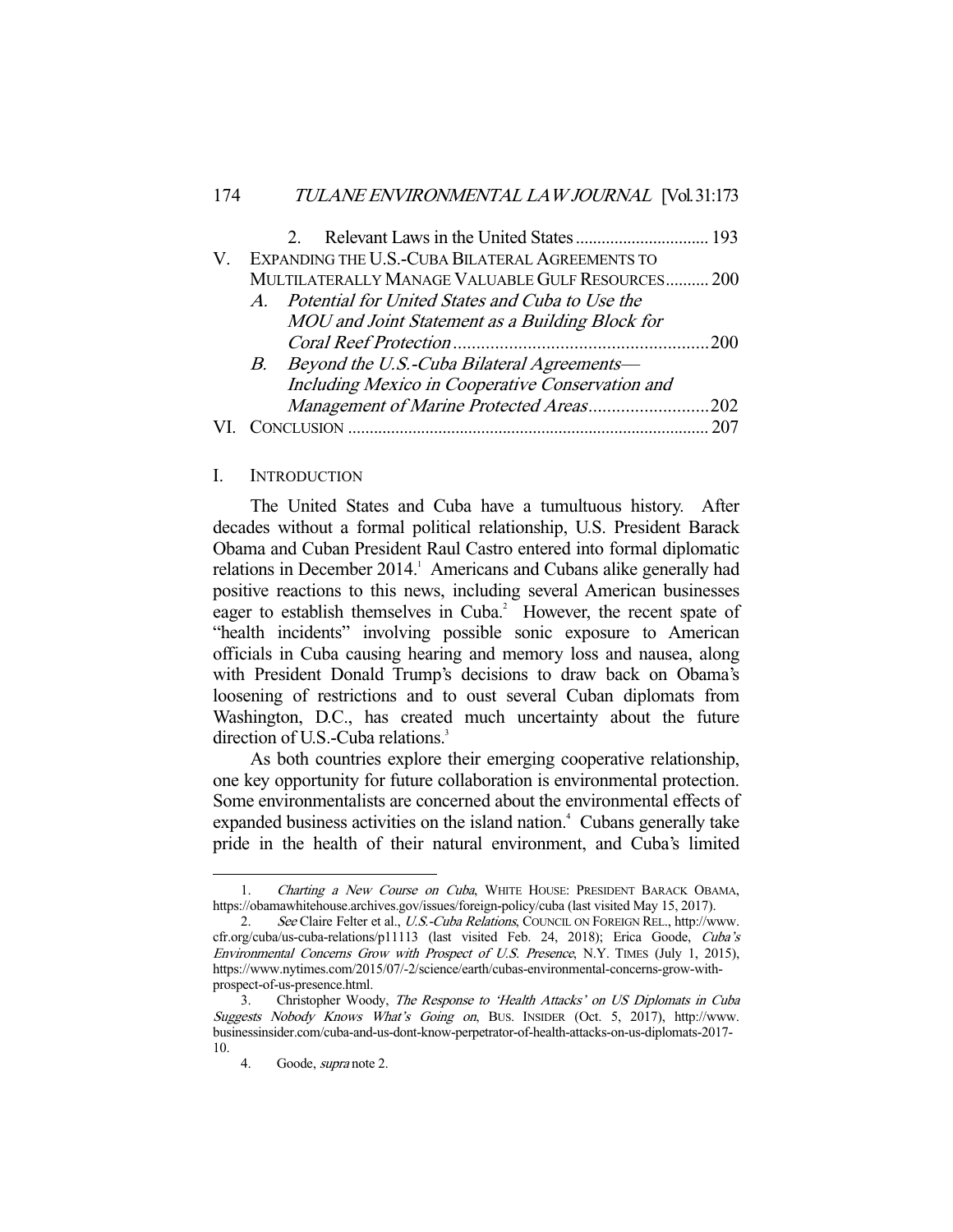development and tourism has helped preserve these resources, including its coastal ecosystems.<sup>5</sup> The Cuban economy is expanding, and tourism is a key element of this growth. In recent decades, the country has promulgated several environmental laws, and the question is whether these laws will hold up as American businesses and tourists come to the region.<sup>6</sup>

 One environmental challenge in need of immediate attention is the preservation of coral reefs and their corresponding marine ecosystems between the United States and Cuba in the Gulf of Mexico. These reefs are subject to several serious and immediate threats, including the impacts of climate change, such as coral bleaching and ocean acidification; emerging coral diseases; land-based sources of pollution; harmful fishing practices; habitat loss and degradation; and the introduction of invasive species such as the Pacific lionfish.<sup>7</sup>

 The threats to coral reefs and the two countries' shared marine resources bring into focus two 2015 agreements between the United States and Cuba. First, the November 18 Memorandum of Understanding (MOU) calls for a cooperative relationship on both countries' marine protected areas (MPAs).<sup>8</sup> Second, the broader November 24 Joint Statement calls for cooperation on a broad range of environmental issues, including the protection of marine and coastal areas.<sup>9</sup> The agreements' implementation sparks important questions about whether the Trump administration will continue to promote improved U.S.–Cuba relations, and how the two countries can build a working relationship that not only achieves the goal of MPA conservation but also advances the cause of diplomatic reconciliation.

 <sup>5.</sup> Id.

 <sup>6.</sup> Id.

 <sup>7.</sup> NOAA, CORAL HEALTH AND DISEASE IN THE PACIFIC: VISION FOR ACTION (S.B. Galloway et al. eds., 2009), https://cdhc.noaa.gov/\_docs/NOAA%20TM%20NOS-NCCOS% 2097%20and%20CRCP%207%20[2009]compressed.pdf; Mark A. Albins & Mark A. Hixon, Worst Case Scenario: Potential Long Term Effects of Invasive Predatory Lionfish (Pterois Volitans) on Atlantic and Caribbean Coral Reef Communities, 96 ENVTL. BIOLOGY FISHES 1151 passim (2013).

 <sup>8.</sup> U.S. and Cuba to Cooperate on Sister Sanctuaries, NOAA, http://sanctuaries.noaa. gov/news/nov15/us-and-cuba-to-cooperate-on-sister-sanctuaries.html (last visited Feb. 24, 2018); Memorandum of Understanding on Cooperation and Conservation and Management of Marine Protected Areas, U.S.-Cuba, Nov. 18, 2015, http://sanctuaries.noaa.gov/about/us-cuba-mouenglish.pdf [hereinafter Sister Sanctuaries MOU].

Joint Statement on Cooperation on Environmental Protection, U.S.-Cuba, Nov. 24, 2015, https://www.edf.org/sites/default/files/us-cuba-joint-statement-on-environmentalcooperation.pdf.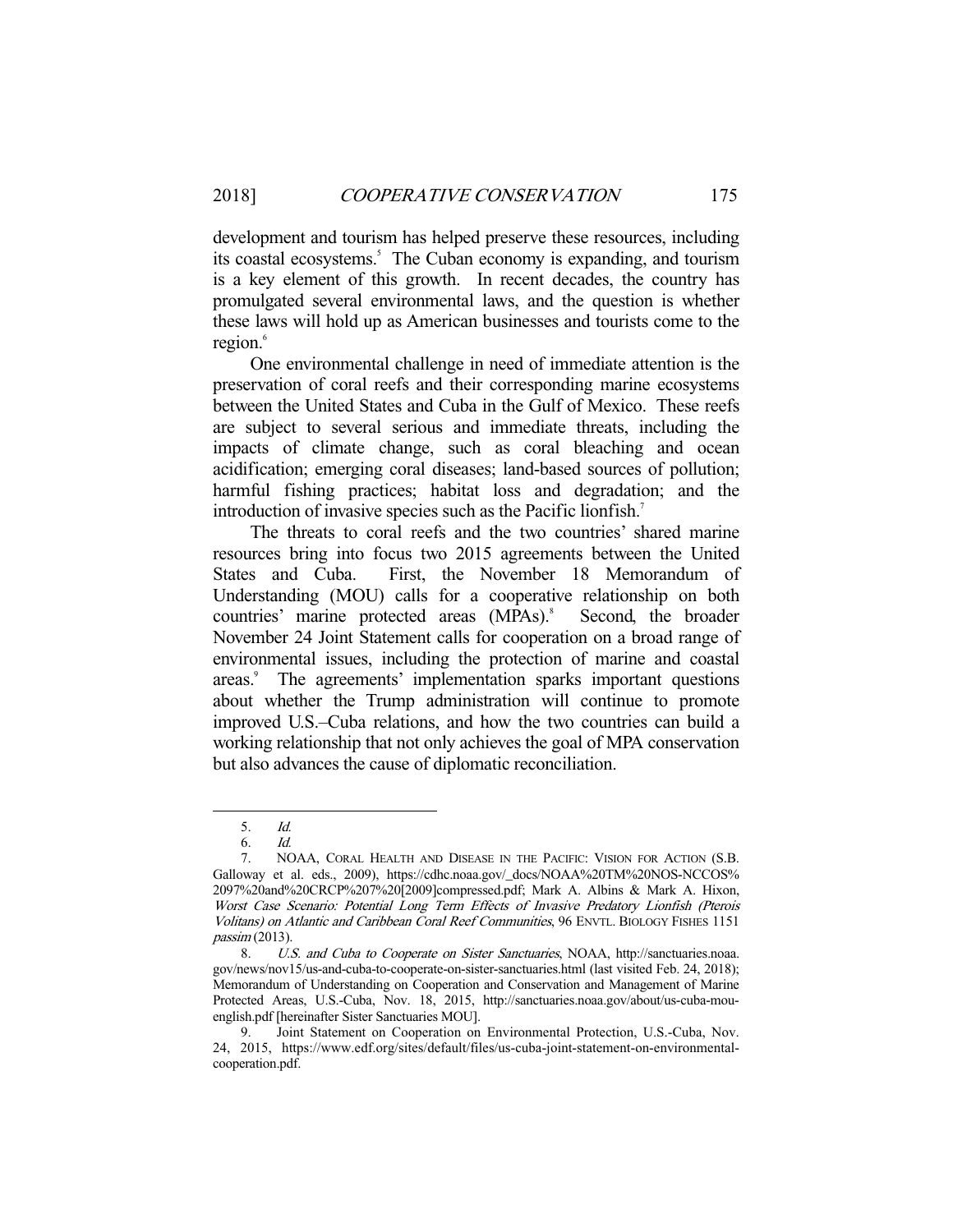This Article explores the potential for using the MOU on MPAs to protect shared Gulf resources, especially coral reefs, and to make marine conservation a leading catalyst in forging closer relations between the United States and Cuba. It also will discuss the potential for expanding beyond the U.S.-Cuba agreements to seek trilateral ocean conservation and management programs, involving Mexico, through sister sanctuary and marine protected area initiatives. Part II of this Article focuses on the historical relationships between the United States and Cuba and also provides background on each country's environmental movements. Part III discusses the current ecosystem concerns in marine protected areas of the Gulf of Mexico. Part IV of this Article examines the current legal framework that exists in the United States and Cuba to jointly manage MPAs. In particular, Part IV will specifically focus on the U.S. and Cuba Sister Sanctuaries and Twins, including the laws that are in place to manage these regions. Part V analyzes the potential for expanding the collaborative effort to include Mexico. This Part will discuss the need for multilateral cooperation in the Gulf to effectively manage MPAs and valuable marine resources like coral reefs. Finally, Part VI concludes with recommendations for future Gulf resource cooperation beyond coral reefs.

II. U.S.-CUBA HISTORICAL BACKGROUND IN THE CONTEXT OF JOINT MARINE CONSERVATION, RESEARCH, AND MANAGEMENT

Fidel Castro came to power during the Cuban Revolution in 1959.<sup>10</sup> U.S.-Cuba relations grew tense as Castro aligned his country with the Soviet Union, nationalized properties owned by the United States, and increased taxes on American products.<sup>11</sup> The United States ultimately cut off diplomatic relations with Cuba in 1961 and secretly tried to overthrow the Castro regime through covert operations like the Bay of Pigs invasion.<sup>12</sup> Not only were these attempts unsuccessful at expelling Castro, but they also increased Cuban mistrust of the United States and pushed Cuba closer to the Soviet Union.<sup>13</sup> Cuba even allowed the Soviet Union to place missiles on Cuban territory.<sup>14</sup> With Cuba only ninety miles away from American shores, this led to an intense standoff between the United States and the Soviet Union in October 1962 known as the

<sup>10.</sup> Felter et al., supra note 2.

 <sup>11.</sup> Id.

 <sup>12.</sup> Id.

 <sup>13.</sup> Id.

 <sup>14.</sup> Id.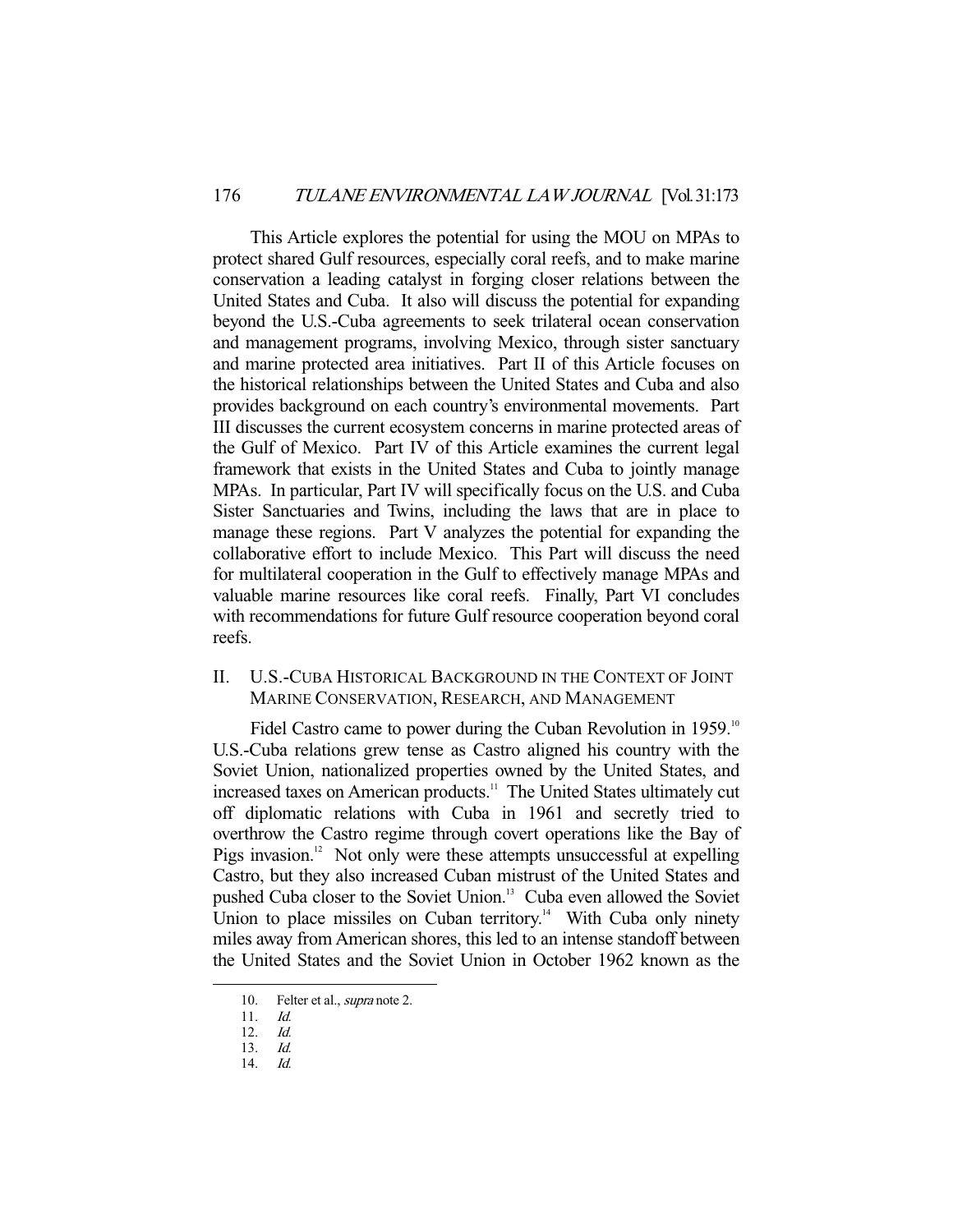Cuban Missile Crisis.15 Tensions de-escalated without incident, however, when the Soviet Union agreed to remove its missiles from Cuba in exchange for a U.S. promise not to invade Cuba and to remove American missiles from Turkey.<sup>16</sup>

 In the years that followed, the United States attempted to isolate Cuba by refusing to engage in diplomatic or economic activities. This isolation policy persisted even after the fall of the Soviet Union in  $1991$ .<sup>17</sup> The Cuba Democracy Act in 1992 and the Helms-Burton Act in 1996 strengthened economic sanctions against Cuba and prevented the lift of the trade embargo until Cuba implemented a democratic government and elected new leaders.<sup>18</sup>

#### A. U.S. and Cuban Environmental Movements

 Both the United States and Cuba underwent environmental reforms during the 20th century. The modern environmental movement in the United States is often said to have begun in 1962 when Rachel Carson published the novel *Silent Spring*.<sup>19</sup> Through her book, Americans became more aware of the dangers of the insecticide DDT and its accumulation in the human body. $20$  Over the next two decades, Congress strengthened existing environmental laws and enacted several new ones.<sup>21</sup> In the context of marine protection, President Nixon and Congress created the National Oceanic and Atmospheric Administration (NOAA) in 1970 in part to manage U.S. ocean and coastal resources.<sup>22</sup> In 1972, Congress passed the Marine Mammal Protection Act<sup>23</sup> and the Coastal Zone Management Act.<sup>24</sup> Congress also enacted the National Marine Sanctuary Act in 1972, which gave NOAA the authority to establish and manage marine sanctuaries.<sup>25</sup>

 <sup>15.</sup> Id.

 <sup>16.</sup> Id.

 <sup>17.</sup> Id.

 <sup>18.</sup> Id.

<sup>19.</sup> The Modern Environmental Movement, PBS: AM. EXPERIENCE, http://www.pbs.org/ wgbh/americanexperience/features/earth-days-modern-environmental-movement/ (last visited July 23, 2017).

 <sup>20.</sup> Id.

 <sup>21.</sup> Id.

<sup>22.</sup> Id.; see also NOAA History: A Science Odyssey, NOAA, http://www.history.noaa. gov/legacy/act6.html (last updated June 8, 2006).

 <sup>23. 16</sup> U.S.C. §§ 1361-1423h (2012).

 <sup>24.</sup> Id. §§ 1451-1466.

<sup>25.</sup> *Id.* § 1433.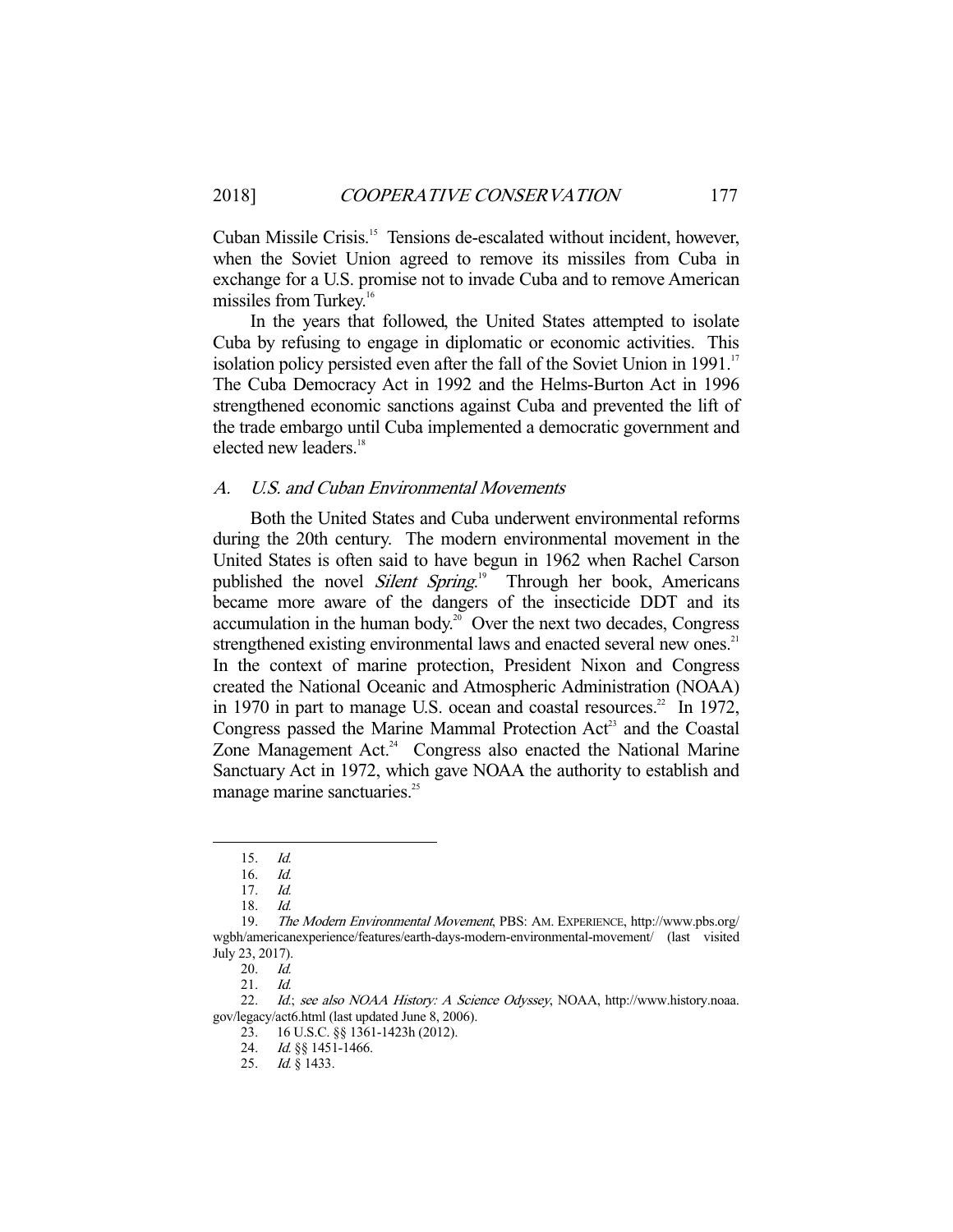Cuba's focus on environmental conservation, and marine conservation in particular, can be partly attributed to the work of French oceanographer and filmmaker Jacques Cousteau. Cousteau's work heavily influenced Fidel Castro, who was an avid fisher.<sup>26</sup> Castro and Cousteau became friends in 1985 when Cousteau visited Cuba to film his documentary, *Cuba: Waters of Destiny*.<sup>27</sup> The visit profoundly impacted both men: Cousteau marveled over Cuba's pristine coral reefs, and Castro took action to protect the environment.<sup>28</sup> At the Rio Earth Summit in 1992, Castro emphasized the urgent need for environmental protection and sustainable development, famously remarking that "[t]omorrow will be too late to do what we should have done a long time ago."<sup>29</sup> Following the Summit, Cuba amended its Constitution and passed several environmental laws, all aimed at protecting the country's natural environment.<sup>30</sup>

 When the United States cut off relations with Cuba in the 1960s, there was no ability for U.S. and Cuban environmental agencies to work together on marine conservation.<sup>31</sup> Even in isolation from the United States, Cuban scientists pushed for the preservation of local coastal resources to sustain sources of food and income.<sup>32</sup> Cuba hosts tourists from places like Europe, Canada, and Australia without seriously degrading the environment, and Cuban scientists have emphasized the importance of preserving coastal resources to continue to attract tourists, which are vital to Cuba's economy.<sup>33</sup>

<sup>26.</sup> David Guggenheim, How Castro and Cousteau's Legendary Friendship Preserved Cuba's Oceans, ECOWATCH (Dec. 5, 2016), https://www.ecowatch.com/castro-cousteaukennedy-cuba-2128503553.html.

<sup>27.</sup> Id.; Jean-Michel Cousteau et al., The Gulf of Mexico Sister Sanctuary Network, OCEAN FUTURES SOC'Y (July 18, 2017), http://oceanfutures.org/exploration/films/gulf-mexicosister-sanctuary-network (hosted on YOUTUBE).

 <sup>28.</sup> Guggenheim, supra note 26.

 <sup>29.</sup> Fidel Castro, Address at the Rio Earth Summit: Tomorrow Will Be Too Late (June 12, 1992) (transcript available in Fidel Castro at Earth Summit, GREENLEFT WKLY. (June 24, 1992), https://greenleft.org.au/content/fidel-castro-earth-summit).

<sup>30.</sup> Goode, *supra* note 2.

 <sup>31.</sup> Kevin Wadlow, Cuba and the Keys Teaming Up for Marine-Resource Protection, MIAMI HERALD (Oct. 14, 2015, 1:15 PM), http://www.miamiherald.com/news/local/community/ florida-keys/article39096687.html.

 <sup>32.</sup> Goode, supra note 2.

 <sup>33.</sup> Id.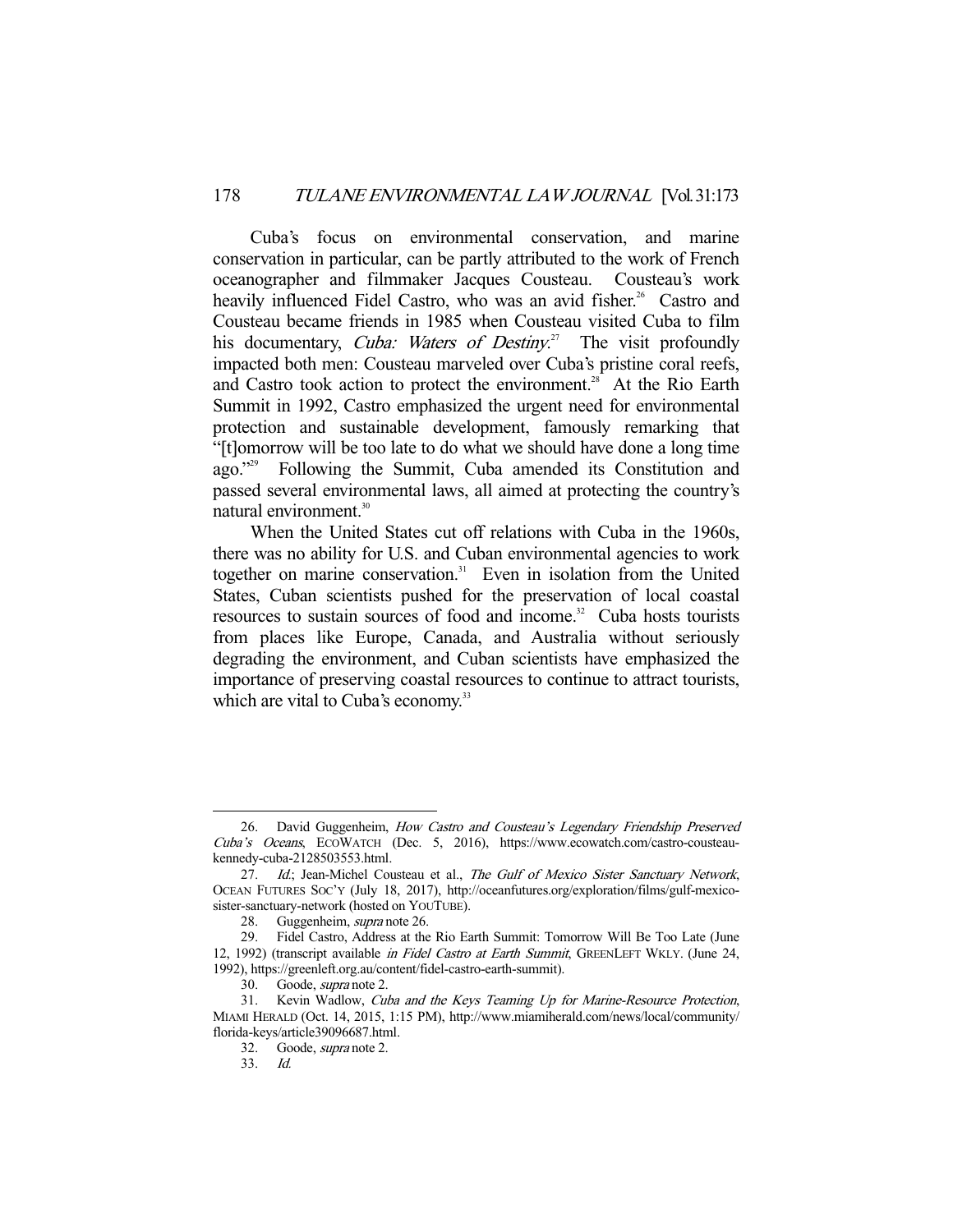#### B. Transitioning to Cooperative Conservation

 U.S. President Barack Obama and Cuban President Raul Castro announced their intent to improve relations on December 17, 2014. $^{34}$  The following year, several important events took place toward realizing this goal. The countries reopened embassies in each other's capital cities in July 2015.<sup>35</sup> Later that year, the United States and Cuba created a Bilateral Commission in September, and on November 18, the United States and Cuba signed a MOU that fosters "a cooperative relationship dedicated to the science, stewardship, and management of the countries' existing MPAs."<sup>36</sup>

 The MOU has set the stage for cooperation on marine protection, while fostering a healthier diplomatic relationship. The MOU also created a Sister Sanctuaries Program that encourages "conservation and understanding of natural marine resources in both countries, sharing technical and scientific data, and promoting education and outreach initiatives."37 Cuba's Sister Sanctuaries specifically named in the MOU are Guanahacabibes National Park and the Banco de San Antonio reefs located offshore.<sup>38</sup> In the United States, the Sister Sanctuaries include Flower Garden Banks National Marine Sanctuary, Florida Keys National Marine Sanctuary, Dry Tortugas National Park, and Biscayne National Park.<sup>39</sup> The United States and Cuba may add additional sisters to the family in the future.<sup>40</sup>

 Under the MOU, the United States and Cuba agree to develop a biennial work plan to determine areas of focus for cooperation.<sup>41</sup> However, cooperative activities carried out under the MOU are subject to the availability of funding.<sup>42</sup> While financing is an important hurdle for successful implementation of the MOU, this agreement nevertheless provides the framework for the United States and Cuba to work together toward the mutual goal of protecting coral reefs.

 <sup>34.</sup> Charting a New Course on Cuba, supra note 1.

 <sup>35.</sup> Id.

 <sup>36.</sup> Id.

 <sup>37.</sup> U.S. and Cuba to Cooperate on Conservation and Management of Marine Protected Areas, NOAA (Nov. 18, 2015), http://www.noaanews.noaa.gov/stories2015/111815-us-andcuba-to-cooperate-on-conservation-and-management-of-marine-protected-areas.html; Sister Sanctuaries MOU, supra note 8, at 2.

 <sup>38.</sup> Sister Sanctuaries MOU, supra note 8, at 4.

 <sup>39.</sup> Id.

<sup>40.</sup> U.S. and Cuba to Cooperate on Sister Sanctuaries, supra note 8; Sister Sanctuaries MOU, supra note 8, at 4.

<sup>41.</sup> Sister Sanctuaries MOU, *supra* note 8, at 5.

 <sup>42.</sup> Id.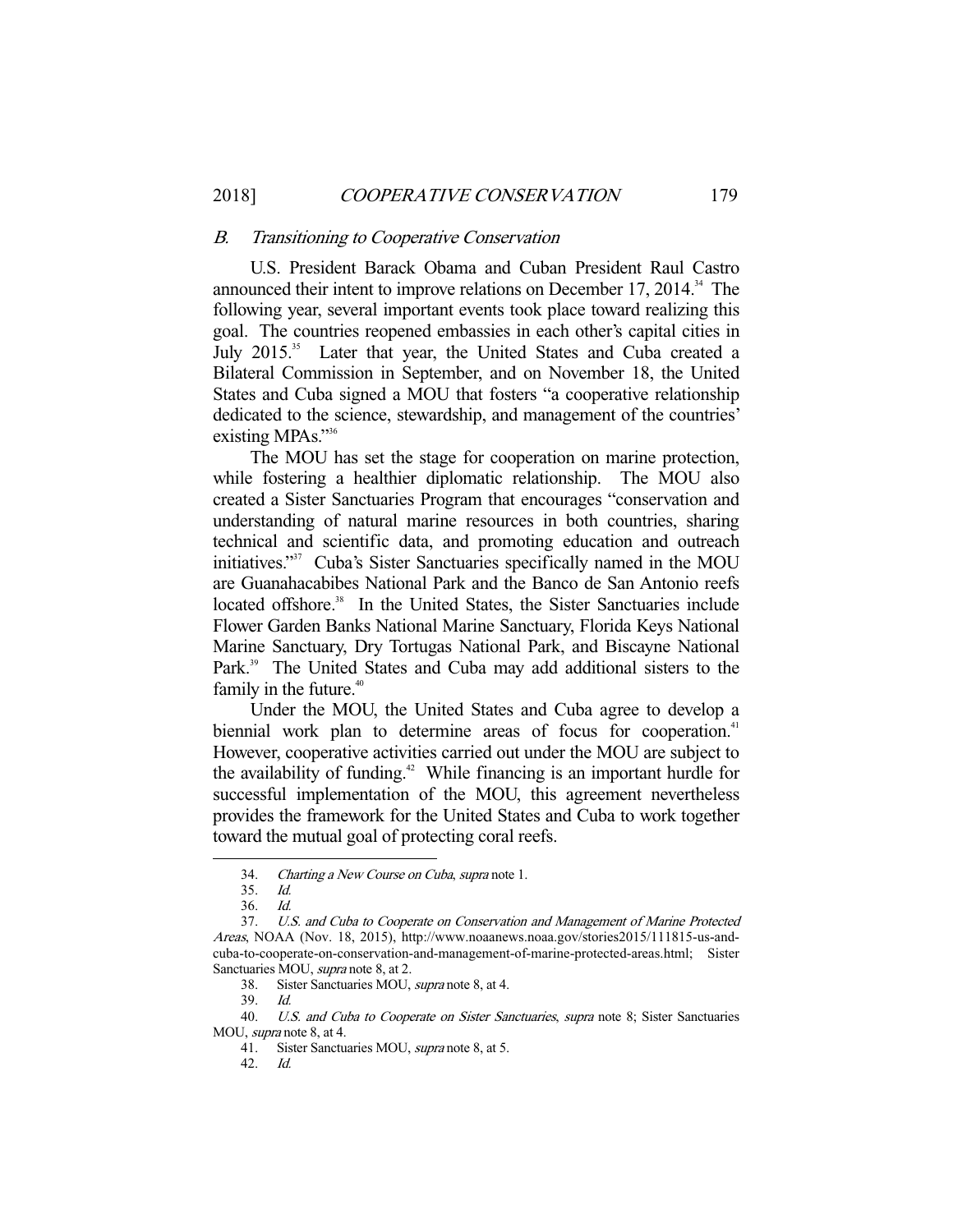Additionally, the United States and Cuba issued a Joint Statement on environmental issues.<sup>43</sup> In it, the two governments pledge to cooperate "on a range of environmental issues such as protection of marine and coastal areas, disaster risk reduction, and oil spill prevention and response."44 The countries agreed to revisit this document within two years and as needed thereafter.<sup>45</sup> Unlike the MOU, this agreement speaks to environmental protection more generally. While the Joint Statement has potential to provide additional protection for marine and coastal areas in the future, it has so far taken a backseat to the MOU.

 In December 2016, the countries signed additional MOUs concerning environmental issues. These MOUs included agreements to cooperate on seismic research,<sup>46</sup> wildlife conservation and terrestrial protected areas, $47$  and weather and climate issues. $48$  On January 18, 2017, the United States and Cuba signed a "Twinning Agreement" under the MOU on Wildlife Conservation and Terrestrial Protected Areas.<sup>49</sup> Similar to the Sister Sanctuary MOU, the Twinning Agreement pairs Everglades National Park in the United States with Ciénaga de Zapata National Park in Cuba, which share similar ecosystems.<sup>50</sup> The countries intend to use this Agreement to better manage both parks by sharing

<sup>43.</sup> Joint Statement on Cooperation on Environmental Protection, *supra* note 9.

<sup>44.</sup> *Charting a New Course on Cuba, supra* note 1.<br>45. Joint Statement on Cooperation on Environmer

<sup>45.</sup> Joint Statement on Cooperation on Environmental Protection, *supra* note 9.<br>46. Cuba and the United States Sign a Memorandum of Understanding in the Cuba and the United States Sign a Memorandum of Understanding in the Field of Seismology, CUBA DIPLOMATICA: BILATERAL REL. (Dec. 20, 2016), http://www.cubadiplomatica. cu/EN/BilateralRelations/tabid/12156/ctl/Details/mid/19921/ItemID/66521/Default.aspx, reprinted in CUBADEBATE (Dec. 21, 2016), http://en.cubadebate.cu/news/2016/12/21/cuba-andunited-states-sign-memorandum-understanding-field-seismology/.

 <sup>47.</sup> Cuba and the United States Sign a Memorandum of Understanding on Wildlife Conservation and Terrestrial Protected Areas, CUBA DIPLOMATICA: BILATERAL REL. (Dec. 20, 2016), http://www.cubadiplomatica.cu/EN/BilateralRelations/tabid/12156/ctl/Details/mid/19921/ ItemID/66516/Default.aspx, reprinted in CUBA MINREX (Dec. 20, 2016), http://www.minrex. gob.cu/en/cuba-and-united-states-sign-memorandum-understanding-wildlife-conservation-andterrestrial-protected.

 <sup>48.</sup> Cuba and the United States Agree to Cooperate in the Field of Meteorology and Climate, CUBA DIPLOMATICA: BILATERAL REL. (Dec. 21, 2016), http://www.cubadiplomatica.cu/ EN/BilateralRelations/tabid/12156/ctl/Details/mid/19921/ItemID/66527/Default.aspx, reprinted in CUBA MINREX (Dec. 12, 2016), http://www.minrex.gob.cu/en/cuba-and-united-states-agreecooperate-field-meteorology-and-climate.

 <sup>49.</sup> Cuba and the United States Sign Twinning Agreement Between Ciénaga de Zapata and Everglades National Parks, CUBA DIPLOMATICA: BILATERAL REL. (Jan. 18, 2017), http://www.cubadiplomatica.cu/EN/BilateralRelations/tabid/12156/ctl/Details/mid/19921/ItemID /66815/Default.aspx, reprinted in CUBA MINREX (Jan. 18, 2017), http://www.minrex.gob.cu/en/ cuba-and-united-states-signed-twinning-agreement-between-cienaga-de-zapata-and-evergladesnational [hereinafter Twinning Agreement].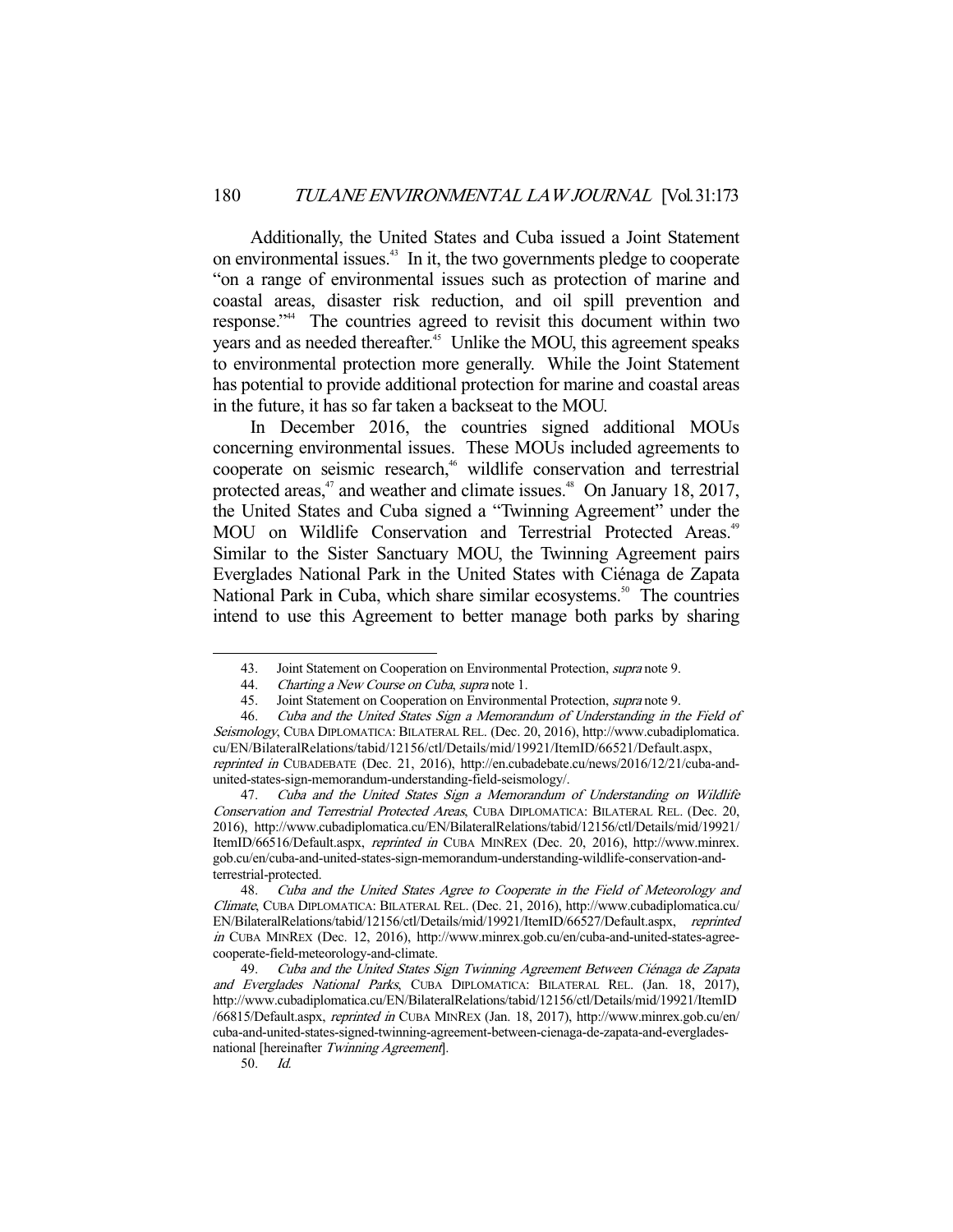information about resource management and related scientific knowledge.<sup>51</sup>

 Under the Trump administration, it is unclear whether the United States will continue to work toward mending relations with Cuba. President Trump appears to be taking a hard stance on Cuba, but the extent to which the Obama initiatives will be reversed remains unclear. In June 2017, the Trump administration scaled back some of the Obamaera policies.<sup>52</sup> Additionally, the "health incidents" involving American officials in Cuba led President Trump to expel several Cuban diplomats from its Washington, D.C., embassy.<sup>53</sup> Nevertheless, it remains unlikely the United States would revert to isolation, because President Trump kept the embassies open and preserved some of the Obama administration's economic reforms.<sup>54</sup> Moreover, Raul Castro stepped down on April 19, 2018, and was replaced by Miguel Díaz-Canel Bermúdez.<sup>55</sup> Trump has also left the environmental agreements in place. However, it is likely that there will be less interest in the initial cooperative ventures undertaken in November 2015.

 Set against this backdrop, the Sister Sanctuaries MOU marks an important pivot point in U.S.-Cuba relations and the future of Gulf resource cooperation. It lays the framework for such cooperation, not only on MPAs and the environment in the United States and Cuba, but also on broader Gulf region economic and social issues. The remainder of this Article explains the need for joint conservation initiatives of coral reefs in the Gulf of Mexico, the scope of the current U.S.-Cuba Sister Sanctuaries MOU, the steps that the United States and Cuba have taken to carry out its terms, Mexico's interest in cooperative conservation, and the promise for future action. Using coral reef conservation as an example, this Article sets the stage for more expansive efforts and agreements that address additional resources and activities of common interest to the three countries.

 <sup>51.</sup> Id.

<sup>52.</sup> Julie Hirschfeld Davis, Trump Reverses Pieces of Obama-Era Engagement with Cuba, N.Y. TIMES (June 16, 2017), https://nytimes.com/2017/06/16/us/politics/cuba-trumpengagement-restrictions.html.

<sup>53.</sup> Woody, *supra* note 3.

 <sup>54.</sup> Id.

<sup>55.</sup> Mimi Whitefield & Nora Gómez Torres, Cuba's New President Is the First Non-Castro in 42 Years. How Much Power Will He Have?, MIAMI HERALD (Apr. 19, 2018), http://www.miamiherald.com/news/nation-world/world/americas/cuba/article209246054.html.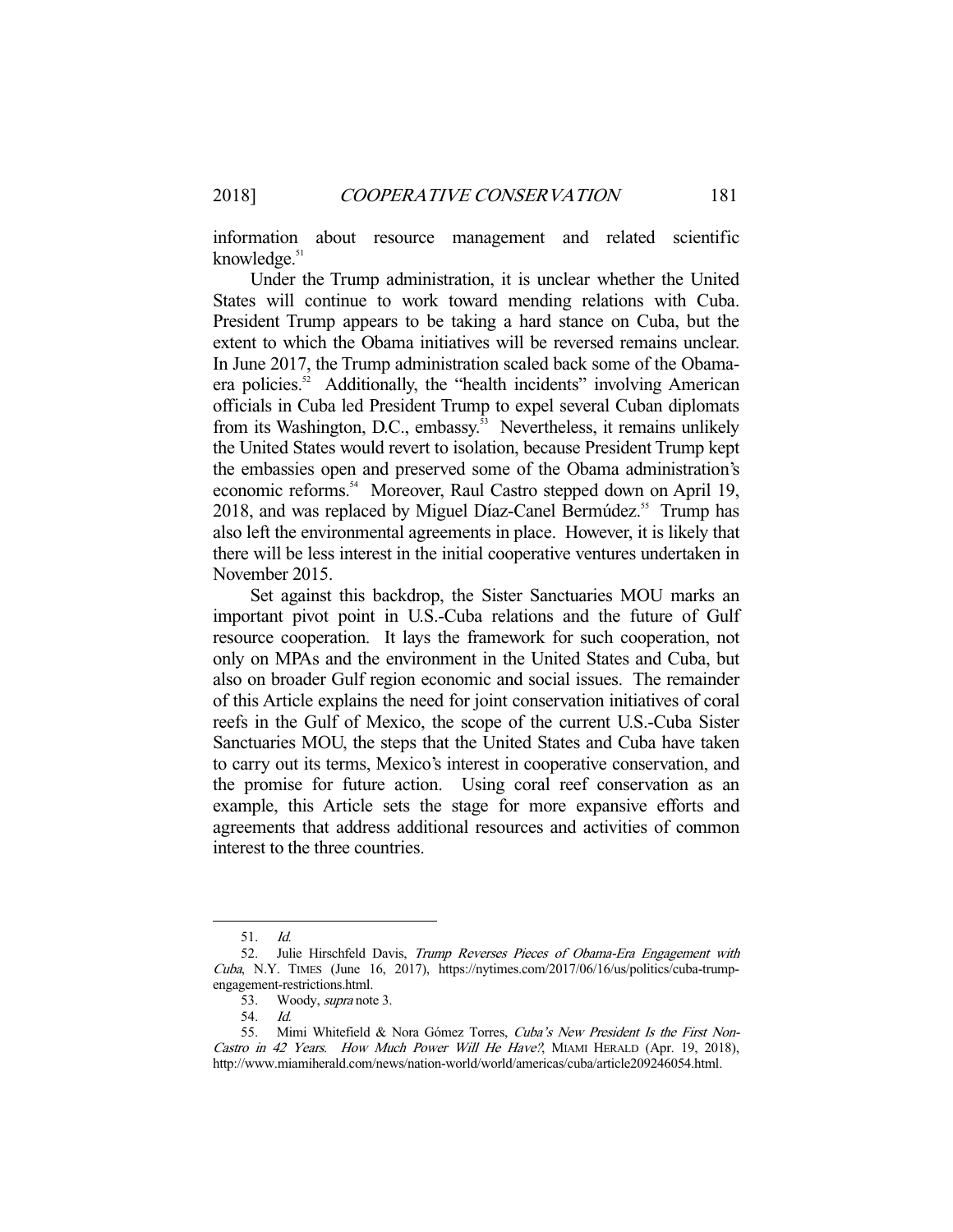## III. CORAL CONSERVATION ISSUES IN THE GULF OF MEXICO AND THE CARIBBEAN SEA

 Coral reef ecosystems are formed by the aggregate living complexes of millions of tiny coral polyps, an invertebrate animal distantly related to the jellyfish.<sup>56</sup> The stunning underwater reef landscapes that exist today have been slowly sculpted over millions of years by the skeletons of whole communities of these creatures, living and growing together as a unit and community.<sup>57</sup> Coral reefs cover only 1% of the ocean floor, yet they support approximately 25% of all ocean life.<sup>58</sup> They represent some of the most biodiverse and valuable ecosystems on the planet, with Caribbean reefs alone providing an estimated US\$4.6 billion in annual economic value through fisheries, tourism, and ecosystem services.<sup>59</sup> Healthy reefs serve as a buffer for delicate tropical coastlines across the globe, provide direct sustenance for approximately 500 million people, and serve as nurseries to support and sustain countless marine species.<sup>60</sup>

 A variety of human pressures on the environment over the past several decades have resulted in both direct harm to coral reefs and significant alterations to global climate and ocean chemistry that impact coral health.<sup>61</sup> Major anthropogenic impacts including pollution, destructive fishing, coastal development, bleaching, hurricanes, and diseases have cumulatively resulted in the widespread degradation and loss of coral reef ecosystems across the globe.<sup>62</sup> Indeed, an estimated 75% of coral reefs are threatened, and an estimated 50% have already been lost in an exceptionally short geologic timeframe of only thirty years.<sup>63</sup>

 <sup>56.</sup> What Is a Coral Reef Made of?, NAT'L OCEAN SERV., NOAA, https://oceanservice. noaa.gov/facts/coralmadeof.html (last visited Feb. 24, 2018).

<sup>57.</sup> RACHEL WOOD, REEF EVOLUTION (1999).

<sup>58.</sup> Ocean Portal Team, Corals and Coral Reefs, SMITHSONIAN NAT'L MUSEUM NAT. HIST., http://ocean.si.edu/corals-and-coral-reefs (last visited May 30, 2017).

 <sup>59.</sup> Lauretta Burke & Jonathan Maidens, Reefs at Risk in the Caribbean, WORLD RES. INST. 1, 13 (2004), http://pdf.wri.org/reefs\_caribbean\_full.pdf.

 <sup>60.</sup> Coral Reefs: One of Earth's Most Diverse Ecosystems, NOAA, http://www. noaa.gov/explainers/coral-reefs-essential-and-threatened (last visited June 1, 2017).

<sup>61.</sup> Ernesto Weil, Coral Reef Diseases in the Wider Caribbean, in CORAL HEALTH AND DISEASE 35-68 (E. Rosenberg & Y. Loya eds., 2004).

 <sup>62.</sup> Mark D. Spalding et al., World Atlas of Coral Reefs, 77 Q. REV. BIOLOGY 354, 354 (2002).

<sup>63.</sup> Lauretta Burke et al., *Reefs at Risk Revisited in the Coral Triangle*, WORLD RES. INST. 1 (2012), https://www.wri.org/sites/default/files/pdf/reefs\_at\_risk\_revisited\_coral\_triangle.pdf.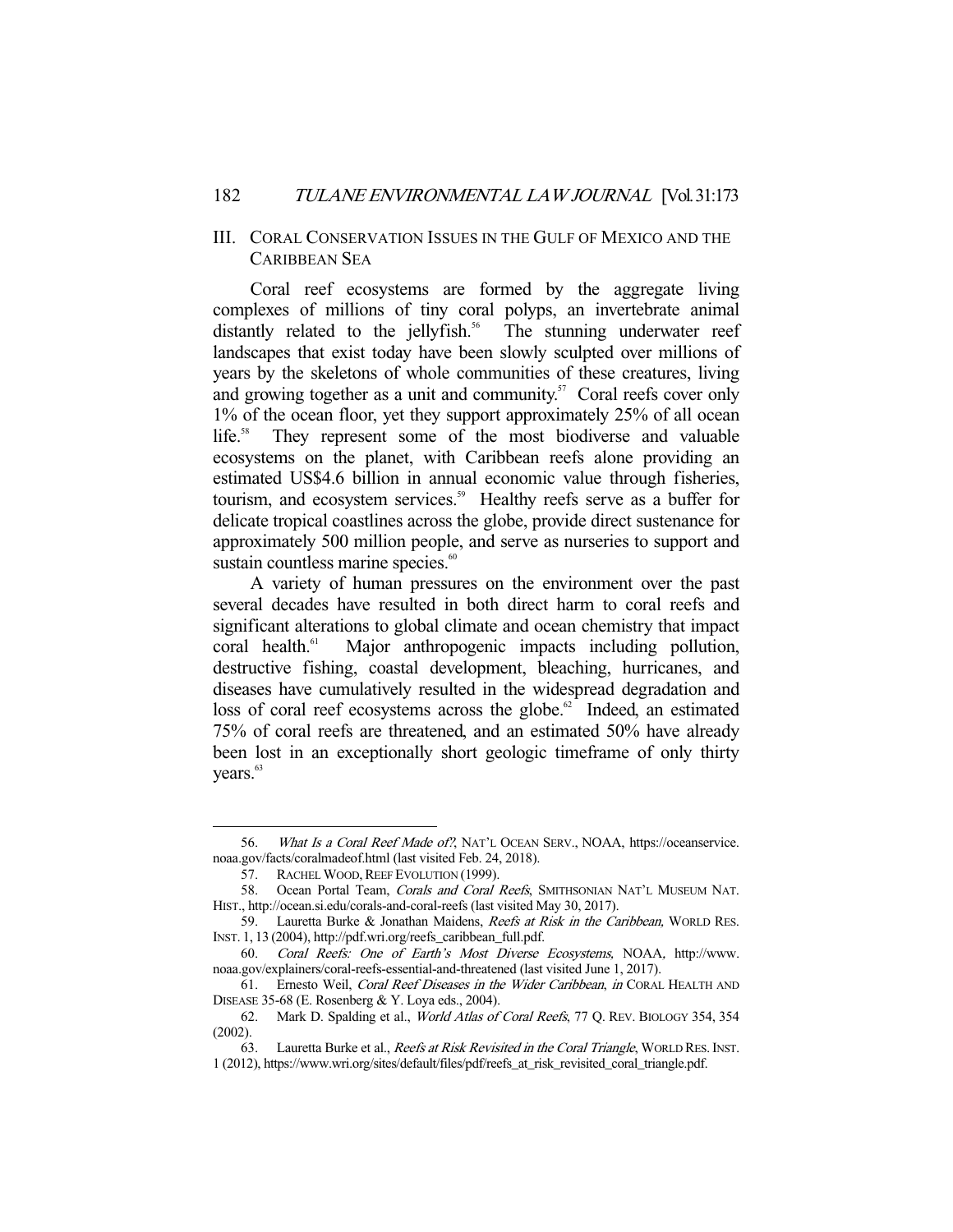In just the past few decades, researchers have identified yet another emerging threat to coral reefs that has already resulted in widespread and dramatic consequences for ecosystem health: coral disease.<sup>64</sup> Outbreaks of coral disease have occurred across the globe and are believed to have multifactorial causes, making it particularly challenging to understand the interplay of ecological factors influencing coral disease in order to predict or prevent outbreaks.<sup>65</sup> The Caribbean region harbors only about 8% of the coral reef area worldwide, yet 66% of all coral disease reports up to the year 2000 came from thirty-eight Caribbean nations.<sup>66</sup> Thus, Caribbean reefs have emerged as a premiere "disease hot spot," due to this alarming and swift rise in virulent coral diseases associated with outbreaks and high coral mortality.67 Thus, these reefs present a unique and urgent opportunity for advancing this important and emerging area of study.

 The disease phenomenon is a threat to the health of the entire coral ecosystem throughout the wider Caribbean region. Indeed, recent disease epidemiology surveys demonstrate that a variety of common water-borne coral diseases, which were once thought to have limited, localized distribution, are in fact surprisingly widespread across the wider Caribbean, including the associated areas in the Gulf of Mexico and Florida.<sup>68</sup> Therefore, there is a clear and urgent need for expansion of capacity and funding for coral reef research focusing on collaborative efforts between Caribbean nations and the United States to study and protect our shared and mutually valued coral ecosystems.

 It must also be recognized that some exceptional examples of pristine, intact, and largely flourishing reefs still exist in localized regions around particular Caribbean island nations that have implemented regulations to protect their reefs.<sup>69</sup> Cuba, in particular, is home to several such pristine reefs, including those of Jardines De La Reina, Banco de San Antonio, and Guanahacabibes National Park. Ongoing research into the ecological conditions that promote resiliency in these reefs, despite the devastating global trends in coral reef degradation, are timely and essential. Collaborative research efforts between the United States and

 <sup>64.</sup> Weil, supra note 61.

<sup>65.</sup> Spalding et al., *supra* note 62.

<sup>66.</sup> Weil, *supra* note 61.

 <sup>67.</sup> Id.

 <sup>68.</sup> Id.

<sup>69.</sup> Cuba: Unspoiled Cuban Reefs Awe Scientists, NATURE CONSERVANCY, https://www. nature.org/ourinitiatives/regions/caribbean/cuba/cubas-unspoiled-coral-reefs.xml (last visited Nov. 6, 2017).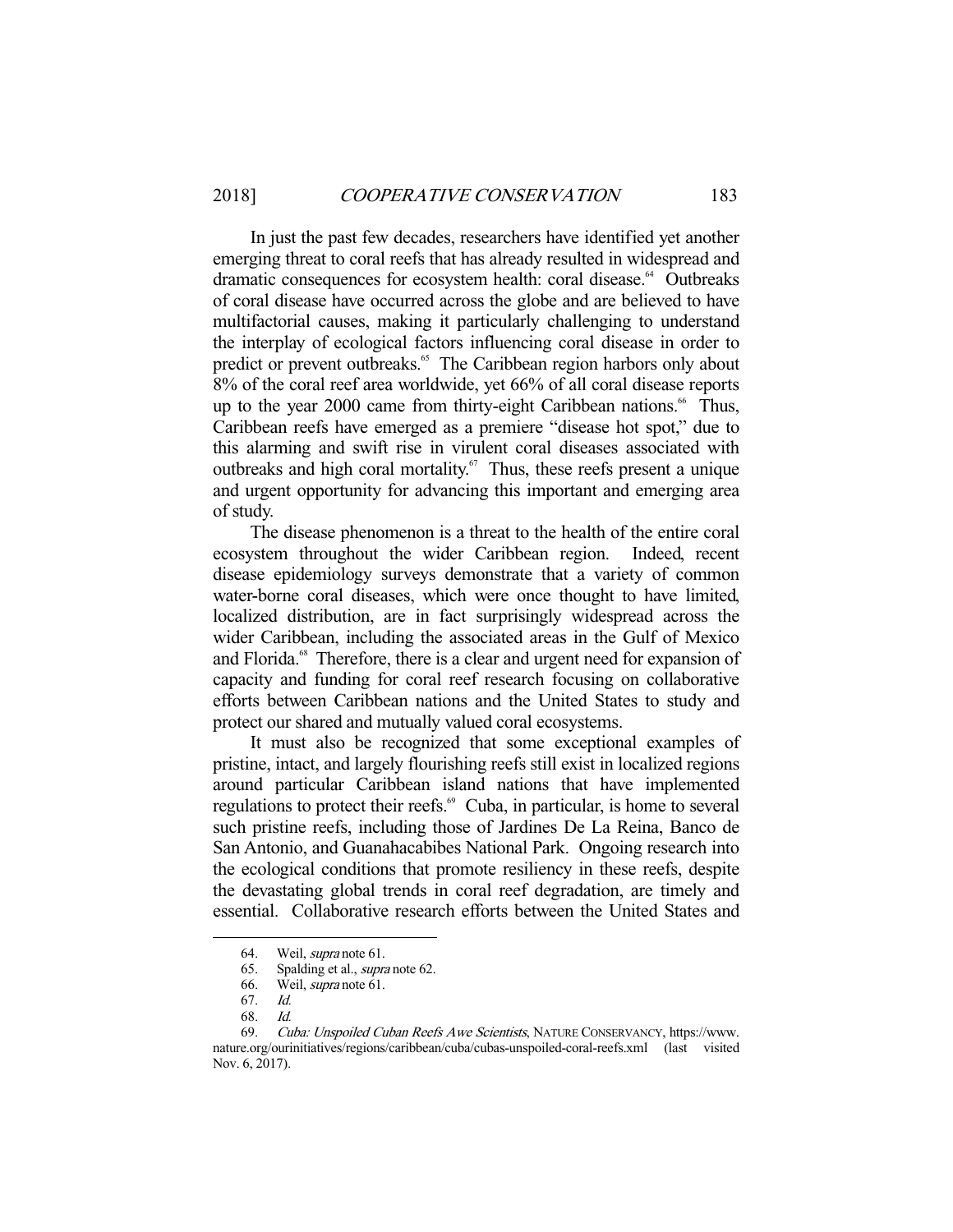Cuba will help provide important insight into the conditions that promote coral reef health, which could guide and empower efforts to protect vulnerable reefs in the United States.<sup>70</sup>

 Marine ecosystems do not conform to the arbitrary rules of national boundaries or other fabricated, man-made delineations between territories or regions. Instead, they are intimately connected by their relatively close proximity, continuous geographic features, shared shipping and fisheries traffic, species dispersal and migration, and major  $ocean currents.<sup>71</sup> Thus, it is is imperative that scientists and governments$ launch collaborative and coordinated scientific, regulatory, and public outreach programs to address the key threats to the reefs of the Gulf of Mexico and the Caribbean and secure their protection. The global urgency of the coral reef condition and its implications for the human existence should transcend political and cultural differences and underscore the importance of international efforts to combat coral reef threats, restore environmental quality, and preserve these precious ecosystems for future generations.

# IV. THE SISTER SANCTUARIES AND RELEVANT LAWS UNDER THE MOU

 The MOU recognizes that the health of the coral reefs and other marine ecosystems in Cuba and the United States are interconnected. Joint cooperation is necessary to manage them effectively. The MOU does not create binding law and cannot force the parties to act.<sup>72</sup> Still, the MOU can be a persuasive tool to encourage the United States and Cuba to work together to protect coral reefs within their borders. This Part discusses the sister sanctuaries covered under the MOU and the relevant laws in each country that govern their management.

 <sup>70.</sup> See G. Machlis et al., US-Cuba Scientific Collaboration Emerging Issues and Opportunities in Marine and Related Environmental Sciences, 25 OCEANOGRAPHY 227, 228-29 (2012).

<sup>71.</sup> Eric A. Treml et al., Modeling Population Connectivity by Ocean Currents, A Graph-Theoretic Approach for Marine Conservation, 23 LANDSCAPE ECOLOGY 19 (2008); K.H. MANN & RN LAZIER, DYNAMICS OF MARINE ECOSYSTEMS: BIOLOGICAL PHYSICAL INTERACTIONS IN THE OCEANS (2003); F.E. Allen, *Distribution of Marine Invertebrates by Ships*, 4 AUSTRALIAN J. MARINE FRESHWATER RES. 307-16 (1953).

<sup>72.</sup> Sister Sanctuaries MOU, *supra* note 8, at 2.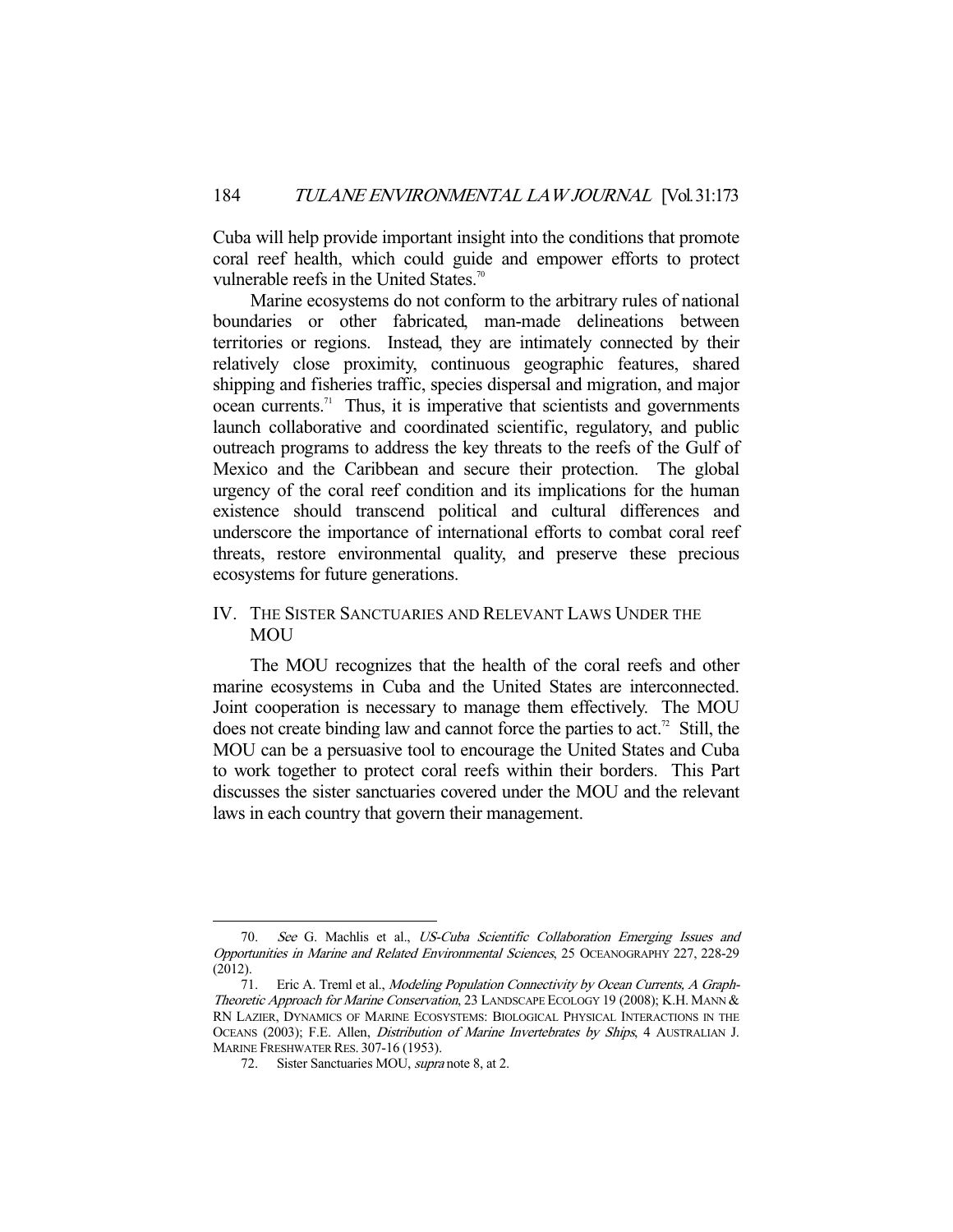

Image 1: Map of Gulf Region Showing Different Types of Established Marine Protected Areas in the United States, Cuba, and Mexico<sup>73</sup>

# A. Sister Sanctuaries and Twins in Cuba

#### 1. The MPAs in Cuba

 The primary environmental issues in Cuba's coastal areas are water pollution and biodiversity loss.<sup>74</sup> In Cuba, the two sister sanctuaries are Guanahacabibes National Park and Banco de San Antonio. Ciénaga de Zapata is recognized as the Cuban twin under the Twinning Agreement.<sup>75</sup> Guanahacabibes National Park is among the largest protected areas in Cuba.76 UNESCO declared Guanahacabibes National Park a Biosphere Reserve in  $1987$ .<sup>77</sup> The National Park is home to diverse marine and coastal habitats, and it is an important site for sea turtles to come ashore

 <sup>73.</sup> Map of MPAs in Gulf of Mexico, ATLAS MARINE PROTECTION, http://www. mpatlas.org/explore/# (last visited Mar. 15, 2018) (zoom in to Gulf of Mexico region to view region MPAs as shown in map).

<sup>74.</sup> Daniel J. Whittle et al., International Tourism and Protection of Cuba's Coastal and Marine Environments, 16 TUL. ENVTL. L.J. 533, 539-40 (2003).

 <sup>75.</sup> Twinning Agreement, supra note 49.

 <sup>76.</sup> U.S. and Cuba to Cooperate on Conservation and Management of Marine Protected Areas, supra note 37.

 <sup>77.</sup> Id.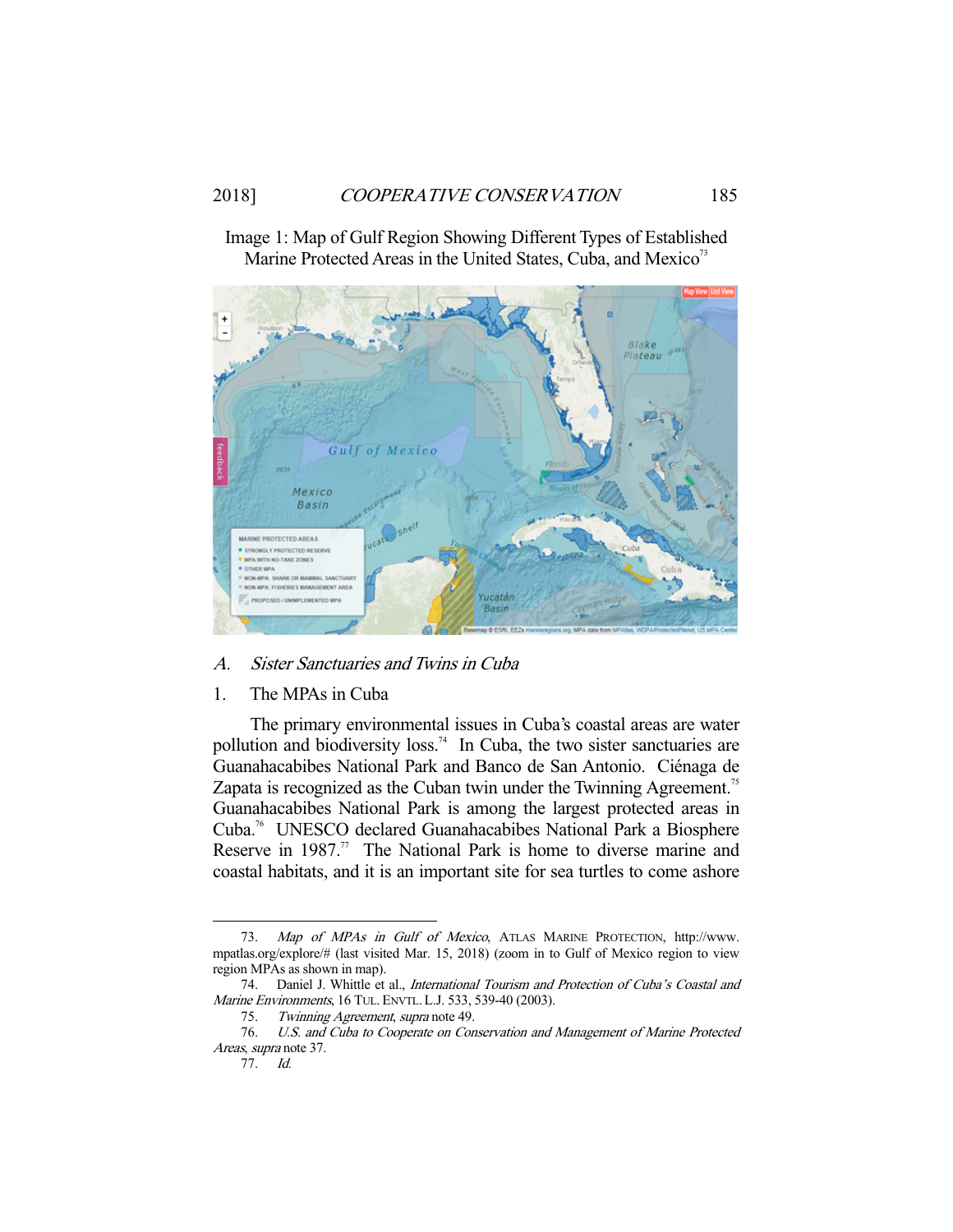and lay eggs.<sup>78</sup> It also provides a habitat for over 200 species of fish, 40 species of corals, and 1000 species of mollusks (including ten that live only on this peninsula).<sup>79</sup>

 Banco de San Antonio is just offshore from the Guanahacabibes National Park.<sup>80</sup> It has some of the region's healthiest and most pristine coral reefs.<sup>81</sup> Like Guanahacabibes, the Banco de San Antonio is also very diverse, providing habitat for over 100 species of fish, 15 species of coral, and 40 species of sponges. $82$  This area is important to the health of corals in the Gulf of Mexico and South Florida because Banco de San Antonio reefs are located where currents meet and flow from the Caribbean into the Gulf.<sup>83</sup> American and Cuban scientists have already begun to study the healthy corals here and compare them with corals in the United States to understand how humans and climate change are affecting these ecosystems.<sup>84</sup> They have also been examining bluefin tuna species in Cuba with the aim of improving the species' stock assessments for the region.<sup>85</sup>

 Located on Cuba's southern coast, Ciénaga de Zapata National Park contains a variety of ecosystems, including coral reefs, seagrass beds, keys, mangrove forests, and an underwater canyon.<sup>86</sup> The Park is home to "one of the most important, naturally preserved wetlands in the world."<sup>87</sup> A diverse array of creatures lives in Ciénaga de Zapata, including multiple threatened and endangered endemic species like the Cuban crocodile, bee hummingbird, Cuban kite, and Cuban solenodon.<sup>88</sup> With over 190 species of birds (including eighteen endemic to the region), the

 <sup>78.</sup> Id.

 <sup>79.</sup> U.S. and Cuba to Cooperate on Sister Sanctuaries, supra note 8.

 <sup>80.</sup> U.S. and Cuba to Cooperate on Conservation and Management of Marine Protected Areas, supra note 37.

 <sup>81.</sup> United States and Cuba Open Doors to Marine Science Cooperation, NOAA (Mar. 17, 2016), http://www.noaa.gov/news/united-states-and-cuba-open-doors-to-marine-sciencecooperation.

<sup>82.</sup> U.S. and Cuba to Cooperate on Sister Sanctuaries, supra note 8.

 <sup>83.</sup> U.S. and Cuba to Cooperate on Conservation and Management of Marine Protected Areas, supra note 37.

 <sup>84.</sup> United States and Cuba Open Doors to Marine Science Cooperation, supra note 81.

 <sup>85.</sup> Id.

<sup>86.</sup> La Ciénaga de Zapata Biosphere Reserve, LA CIÉNAGA DE ZAPATA.COM, http://www. lacienagadezapata.com/en/biosphere-reserve/ (last visited Nov. 5, 2017).

 <sup>87.</sup> Id.

 <sup>88.</sup> Id.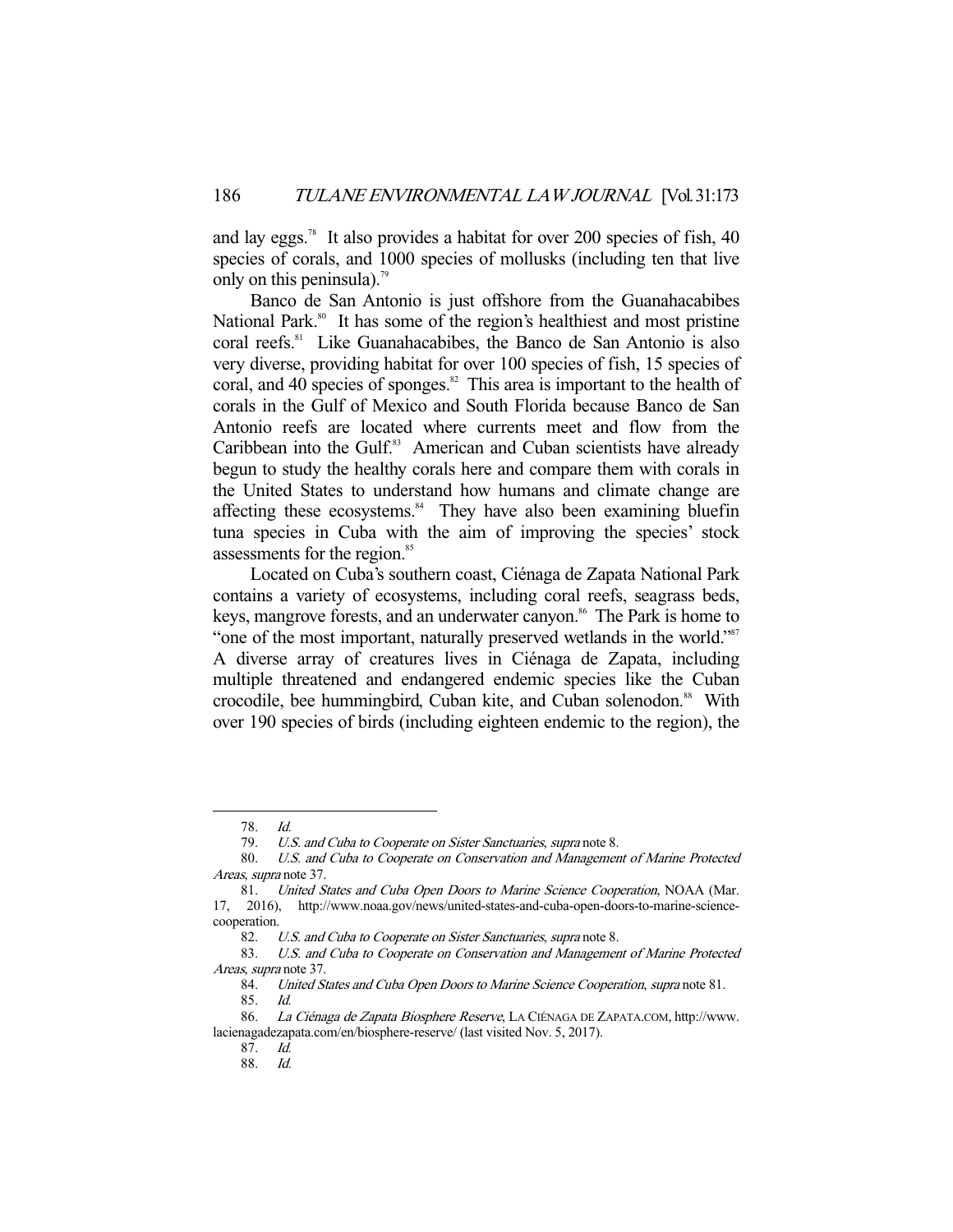Ciénaga de Zapata is especially popular for bird-watching.<sup>89</sup> The Ciénaga de Zapata was declared a UNESCO Biosphere Reserve in 2001.<sup>90</sup>

#### 2. Relevant Laws in Cuba

 As discussed above, Cuba has recognized the importance of environmental conservation for decades. As amended, Chapter I, Article 27 of the Cuban Constitution charges the government with protecting the country's environment and natural resources, and it charges the people with aiding in that goal. $91$  Cubans recognize that this protection shares a "close link with the sustainable economic and social development for making human life even more sensible, and for ensuring the survival, welfare, and security of present and future generations."<sup>92</sup> Since the Rio Earth Summit in 1992, Cuba has issued a number of environmental laws.<sup>93</sup> The country's environmental ministry is also well-respected and fairly powerful within Cuba.<sup>94</sup> Given its geography, coastal resources are important to the country. This is evidenced by the fact that Cuba strives to protect a fourth of its offshore ecosystems as marine reserves.<sup>95</sup> In this effort, Cuba is learning from the mistakes and lack of conservation elsewhere in the Gulf of Mexico and the Caribbean, where coastal ecosystems are suffering severely in the face of extensive development.<sup>96</sup>

 Cuba's Ministry of Science, Technology, and Environment (CITMA) is the government body primarily charged with overseeing environmental issues.<sup>97</sup> CITMA administers Cuba's National System of Protected Areas of Cuba (SNAP), which protects land and marine ecosystems.<sup>98</sup> As part of SNAP, the Cuban Subsystem of Marine

<sup>89.</sup> What to Do in La Cienaga de Zapata, LA CIÉNAGA DE ZAPATA.COM, http://www. lacienagadezapata.com/en/what-to-do-in-la-cienaga-de-zapata/ (last visited May 16, 2017).

 <sup>90.</sup> Id.

 <sup>91.</sup> CONSTITUCIÕN DE LA REPÚBLICA DE CUBA [CUBA CONSTITUTION] 1976, amend. 2002, art. 27.

 <sup>92.</sup> Id.

<sup>93.</sup> Goode, *supra* note 2.

<sup>94.</sup> *Id.*<br>95. Wa

Wadlow, supra note 31. A recent analysis determined that Cuba's framework for national Marine environmental policies determined that country's ocean and coastal resources " is relatively strong," but with a "marked bias toward terrestrial ecosystems and issues" and that "too little attention is paid to the inclusion of precautionary and adaptive approaches." José L. Gerhartz-Muro et al., An Evaluation of the Framework for National Marine Environmental Policies in Cuba, 94 BULL. MARINE SCI. 1 (2017), https://doi.org/10.5343/.

 <sup>96.</sup> Id.

 <sup>97.</sup> Law No. 81 (Del Medio Ambiente) [Environmental Law] art. 83, GACETA OFICIAL DE LA REPÚBLICA DE CUBA [GO] (July 11, 1997).

<sup>98.</sup> Sister Sanctuaries MOU, *supra* note 8, at 2-3.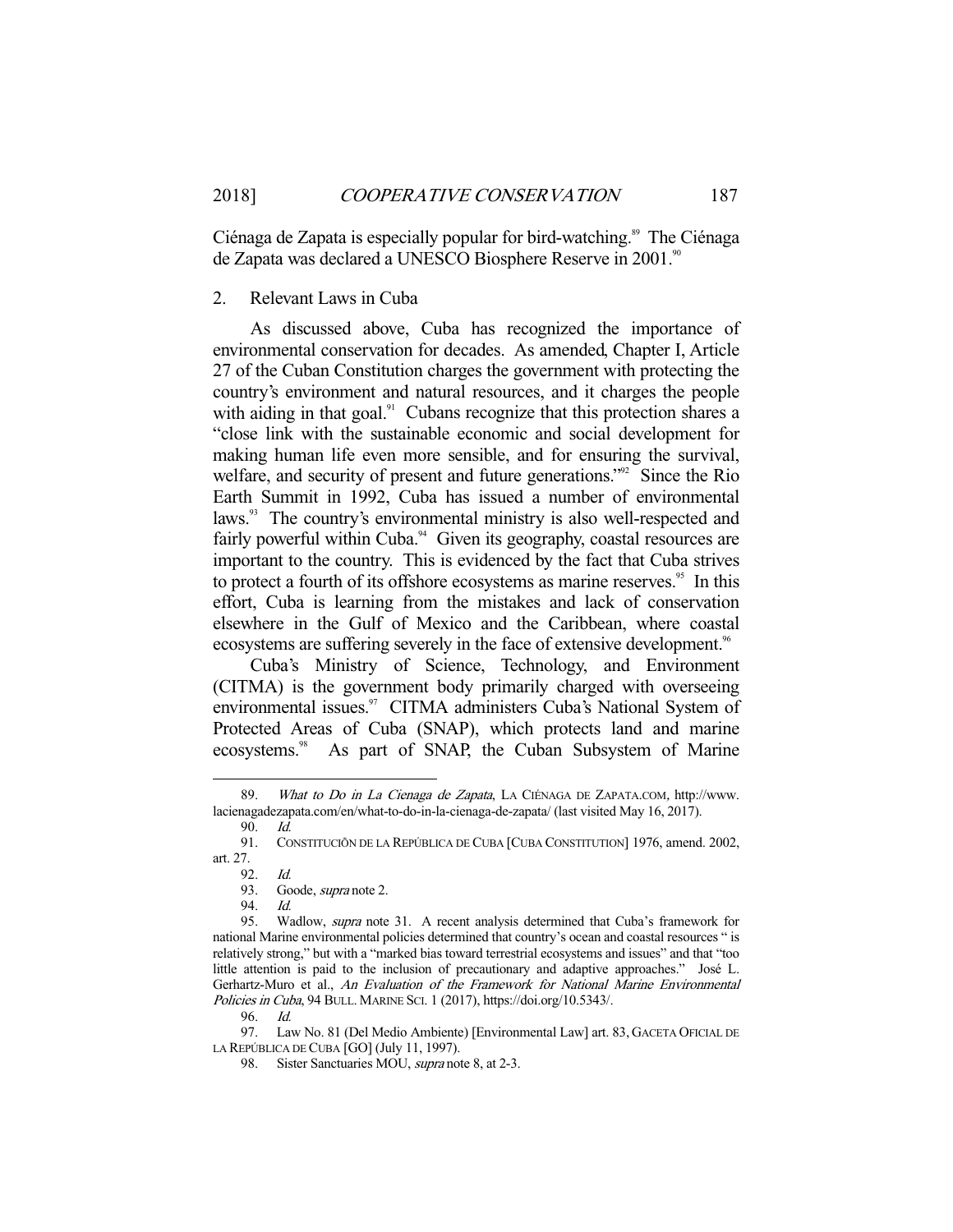Protected Areas (SAMP) focuses on protecting the country's coastal and marine environments.<sup>99</sup> The National Center for Protected Areas The National Center for Protected Areas (CNAP), directs, coordinates, and controls implementation of SNAP (and SAMP). $100$  In total, Cuba has established 104 MPAs through SNAP, but some of these MPAs lack administration and enforcement.<sup>101</sup>

 Additionally, there are several specific Cuban authorities for the MOU, including Environmental Law 81/1997, Decree Law 201/1999, CITMA Resolution 17/1999, and CITMA Resolution 159/2014.102 Environmental Law 81 is the principal environmental law in Cuba.<sup>103</sup> It creates the framework that "provides the central nervous system for a large body of specific substantive and procedural environmental laws and resolutions needed to implement the country's environmental protection goals."104 Among other things, it grants authority in articles 89 and 90 for the establishment of protected areas through SNAP.<sup>105</sup> To implement Environmental Law 81, Cuba has established several decree laws, resolutions, and other legal instruments, including Decree Law 201, CITMA Resolution 17, and CITMA Resolution 159.106

 The Decree Law 201 System of Protected Areas creates classification and subclassification schemes that determine appropriate safeguards for protected areas.<sup>107</sup> National parks, like Guanahacabibes and Ciénaga de Zapata, are the second most protected areas after natural reserves.108 This means that national parks are "managed primarily for the preservation of the area's natural and scenic resources and 'ecological integrity,' but the law allows educational, recreational, and tourism related activities in a manner consistent with the ecological objectives of

 <sup>99.</sup> REINALDO ESTRADA ESTRADA ET AL., NAT'L CTR. FOR PROTECTED AREAS, THE NATIONAL SYSTEM OF MARINE PROTECTED AREAS IN CUBA 1, 2 (2004), https://www.edf.org/ sites/default/files/3692\_mpasCubaIngles.pdf.

<sup>100.</sup> Sister Sanctuaries MOU, supra note 8, at 3.

<sup>101.</sup> Goode, *supra* note 2.

 <sup>102.</sup> Sister Sanctuaries MOU, supra note 8, at 3.

<sup>103.</sup> Whittle et al., *supra* note 74, at 566.

 <sup>104.</sup> Id.

 <sup>105.</sup> Law No. 81 (Del Medio Ambiente) [Environmental Law] art. 89-90, GACETA OFICIAL DE LA REPÚBLICA DE CUBA [GO] (July 11, 1997).

<sup>106.</sup> See Whittle et al., supra note 74, at 567-68.

 <sup>107.</sup> MINISTRY OF SCI., TECH. & ENV'T, CUBA, ENVIRONMENTAL DEFENSE, TULANE INST. FOR ENVTL. LAW & POLICY, DECREE-LAW NO. 201 DECEMBER 24, 1999, NATIONAL SYSTEM OF PROTECTED AREAS, ENVIRONMENTAL LAW IN CUBA SERIES 1, 3-5 (Teresita Borges et al. trans., 2005) [hereinafter DECREE LAW 201], https://www.edf.org/sites/default/files/9620\_Cuba\_Decree-Law\_201.pdf.

<sup>108.</sup> Whittle et al., *supra* note 74, at 580-81.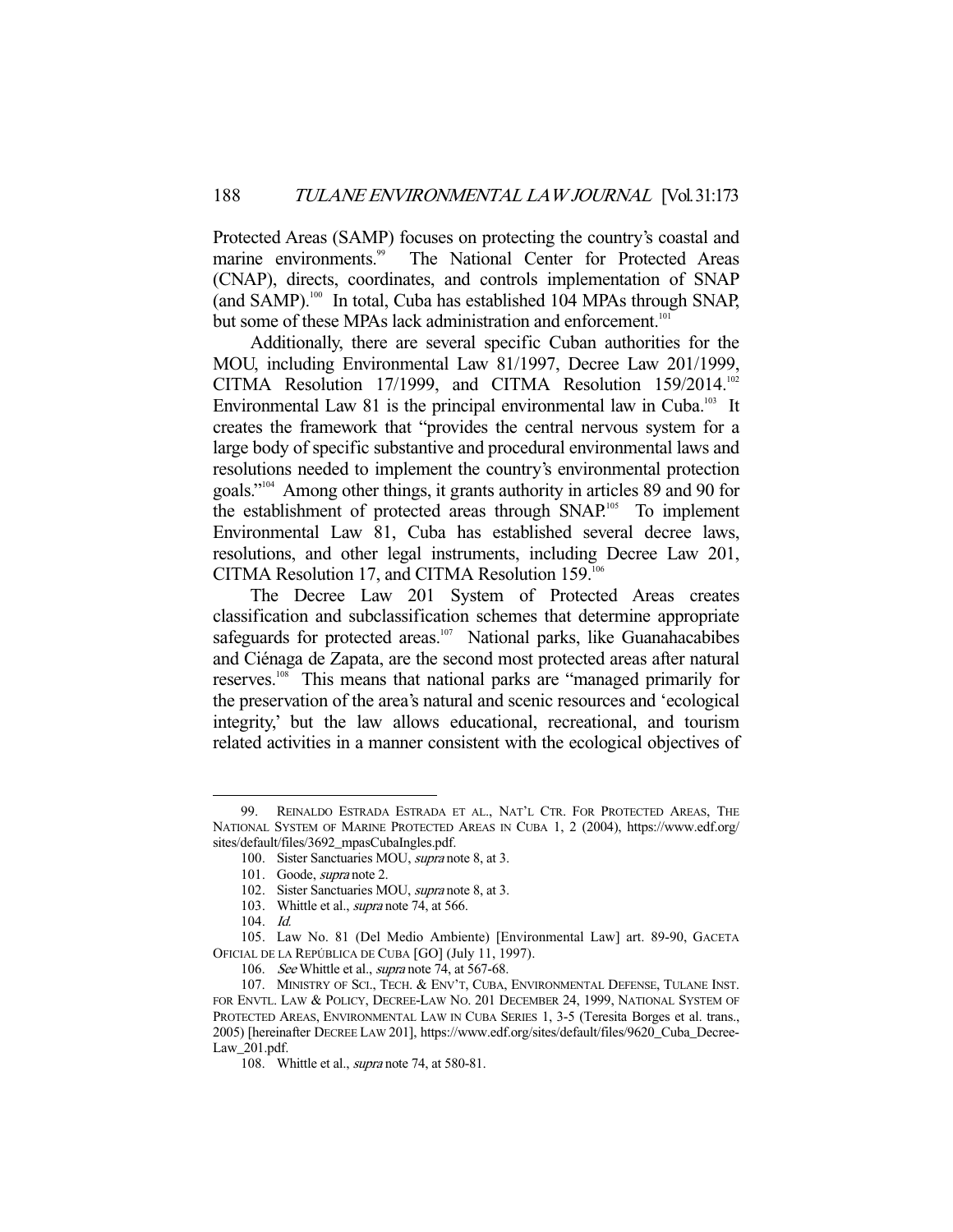the area."109 Banco de San Antonio, on the other hand, falls under the fourth category: "outstanding natural element."<sup>110</sup> These areas "hav[e] one or more natural characteristics that are outstanding or exceptional in value due to its uniqueness and representative or aesthetic qualities," and they will be managed to preserve these features.<sup>111</sup> The Cuban government can use this law to stringently regulate the effects of tourism in Guanahacabibes and Ciénaga de Zapata, since these are highly protected areas. For example, the Cuban government could permit ecotourism activities in these areas if it chose, but instead focuses on maintaining the "ecological integrity" of the parks. Banco de San Antonio, while falling lower on the protection scale, still must be maintained to preserve its unique characteristics.<sup>112</sup> Located offshore from the more strictly protected Guanahacabibes National Park, Banco de San Antonio could also reap some of these stronger protections.

 Decree Law 201 also allows the creation of buffer zones for protected areas, regardless of the protected areas' classification.<sup>113</sup> As a result, development is limited around these sister sanctuaries and other legally protected coastal areas. Moreover, this law anticipates lowimpact tourism and recreational activities in protected areas like the sister sanctuaries and dictates that activities in protected areas must be consistent with the objectives of the protection.<sup>114</sup> In MPAs, activities include "scuba diving and other low-impact ecotourism opportunities centered on the area's magnificent reefs and mangrove forests."<sup>115</sup> Nevertheless, with a spike in tourism, even these "low-impact" activities could lead to significant damage of the fragile coral reefs. CITMA Resolution No. 17 also provides authority for the joint MOU. This law is more general, laying out the mission and activities of CNAP.<sup>116</sup> Likewise, CITMA Resolution No. 159 is fairly straightforward, approving the current SNAP plan.<sup>117</sup>

 <sup>109.</sup> Id.

 <sup>110.</sup> Sistema Nacional de Áreas Protegidas de Cuba, SNAP, www.snap.cu (last visited May 16, 2017).

<sup>111.</sup> DECREE LAW 201, *supra* note 107, at 9.

<sup>112.</sup> See id. (describing protections for "outstanding natural element" sites).

<sup>113.</sup> Whittle et al., *supra* note 74, at 581.

<sup>114.</sup> *Id.* at 582.

 <sup>115.</sup> Id.

<sup>116.</sup> Sister Sanctuaries MOU, *supra* note 8, at 3.

 <sup>117.</sup> Id.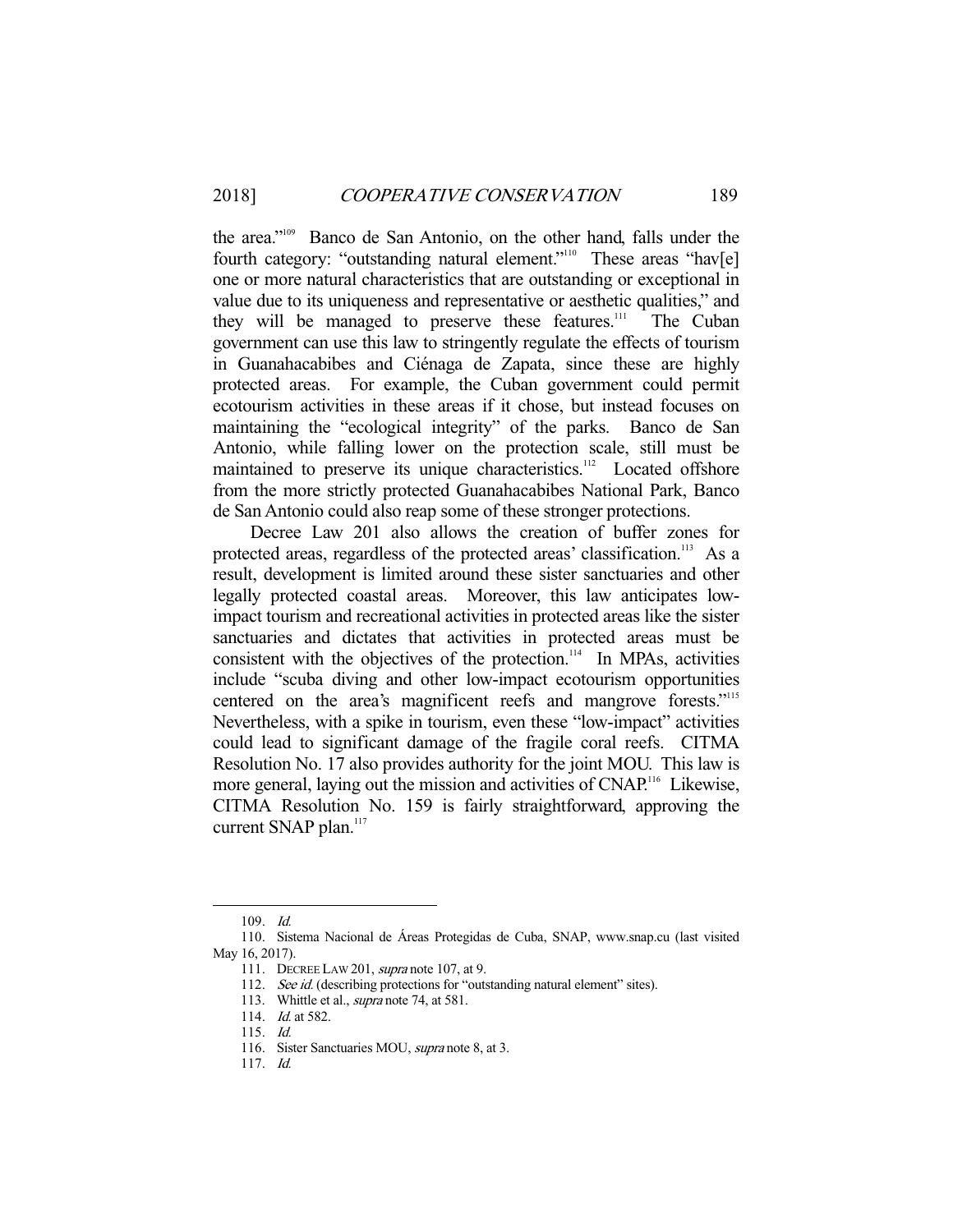In addition to these laws explicitly cited in the MOU, Cuba's Decree Law 212 is relevant to coral reef protection. Under this law, CITMA works together with the land use agency—the Ministry of Economy and Planning—to manage development in coastal areas.<sup>118</sup> Decree Law 212 creates two zones to help limit coastal development. First, the "coastal zone" generally prohibits erecting permanent structures within twenty to forty meters off the coast.<sup>119</sup> The primary exception to this prohibition is for structures whose "purpose does not allow location outside the coastal zone, such as ports, piers, drilling platforms, navigation signals, and national defense works."120 Additionally, all coastal zones are open to the public.<sup>121</sup>

 The second zone, called the "protection zone," extends these limits an additional twenty to forty meters inland but allows placing "light structures such as concession stands, which can be easily removed and that have adequate waste treatment systems," within the zone. $122$  Decree Law 212 places additional development restrictions on the Cuban keys.<sup>123</sup> This law, therefore, will help protect Cuba's sisters and twin from encroaching developments as Cuba's tourism sector grows. Together, Cuba's environmental laws can help limit coastal development and the overall impact of increased tourism on Cuba's coastal resources.

# B. Sister Sanctuaries and Twins in the United States

#### 1. The MPAs in the United States

 The United States has four sisters under the MOU: Flower Garden Banks National Marine Sanctuary, Florida Keys National Marine Sanctuary; Biscayne National Park; and Dry Tortugas National Park.<sup>124</sup> Additionally, Everglades National Park is the U.S. twin under the Twinning Agreement.<sup>125</sup> The NOAA in the Department of Commerce administers national marine sanctuaries,<sup>126</sup> whereas the National Park Service (NPS) in the Department of the Interior administers the national

<sup>118.</sup> Oliver A. Houck, *Environmental Law in Cuba*, 16 J. LAND USE & ENVTL. L. 1, 44 (2000).

 <sup>119.</sup> Id. at 43.

<sup>120.</sup> Id. (internal quotation marks omitted).

 <sup>121.</sup> Id.

<sup>122.</sup> *Id.* at 44.

<sup>123.</sup> *Id.* at 45.

 <sup>124.</sup> Sister Sanctuaries MOU, supra note 8, at 4.

<sup>125.</sup> Twinning Agreement, supra note 49.

 <sup>126. 16</sup> U.S.C. § 1433 (2012).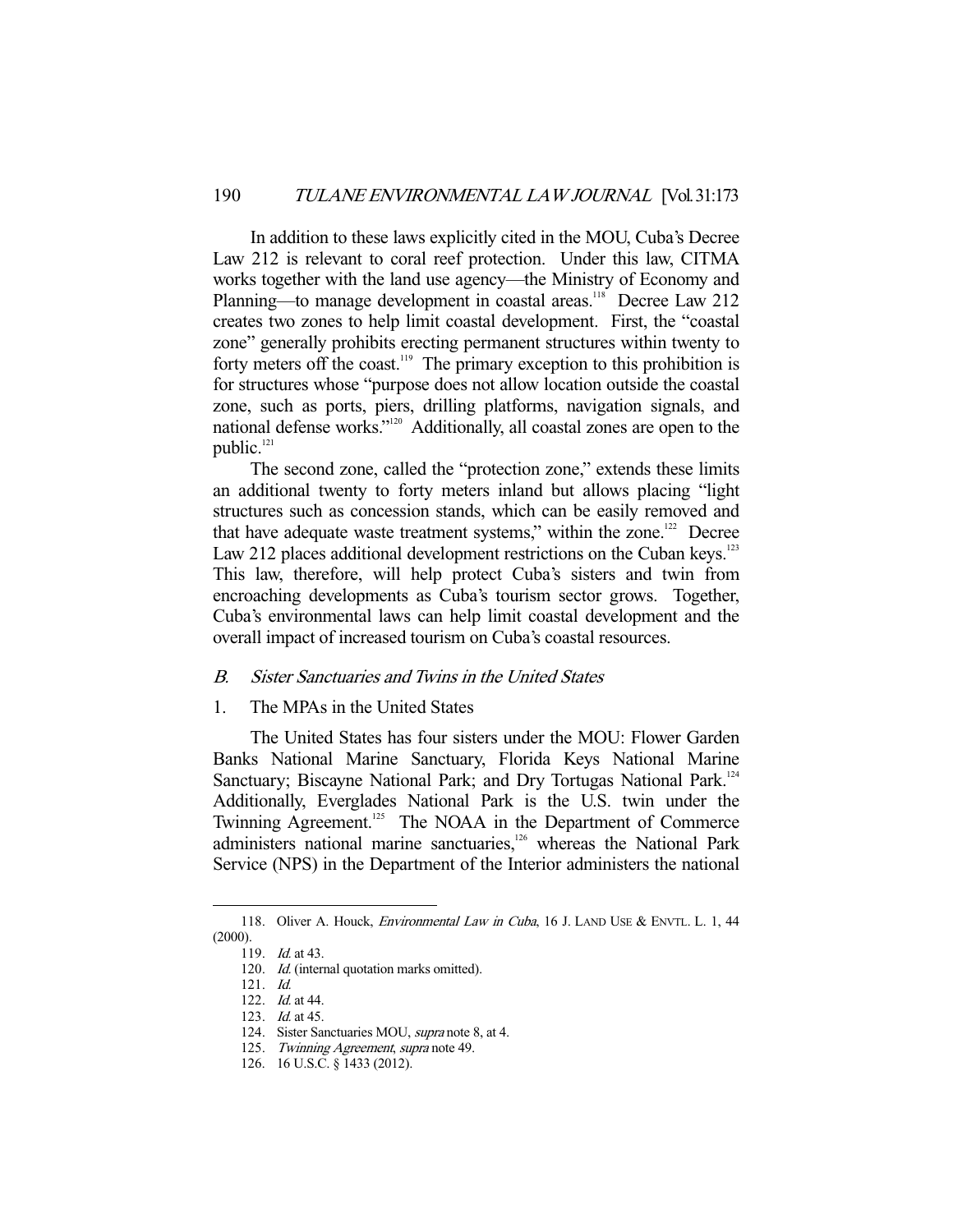parks.<sup>127</sup> Together, these five protected areas represent some of the most diverse ecosystems in the region.

 Flower Garden Banks National Marine Sanctuary was created under 15 C.F.R.  $\S 922(L)$ .<sup>128</sup> It is composed of coral reefs developed on salt domes offshore from Texas and Louisiana in the Gulf of Mexico.<sup>129</sup> The reefs contain spectacular communities of corals, sponges, and algae and are home to a wide assortment of fish and other wildlife.<sup>130</sup> Flower Garden Banks National Marine Sanctuary encompasses East Flower Garden Bank, West Flower Garden Bank, and Stetson Bank.<sup>131</sup> These banks contain some of the only coral reefs in the area, and they are among the healthiest coral reefs left in the world.<sup>132</sup>

 The Florida Keys National Marine Sanctuary is another U.S. national marine sanctuary sister under the MOU.<sup>133</sup> This Sanctuary protects more than 6000 species of marine life, including a large barrier reef.<sup>134</sup> Florida Keys National Marine Sanctuary regulations at 15 C.F.R. § 922(P) include general provisions for the entire sanctuary and regulations specific to certain zones.<sup>135</sup> The Sanctuary regulations use "marine zoning" to protect corals and certain other habitats, while allowing divers and anglers to use the areas.<sup>136</sup> The general focus of these regulations is to protect habitats, minimize threats to water quality, and lessen the anthropogenic impact on the ecosystem.<sup>137</sup>

 Biscayne National Park, created under 16 U.S.C. § 410gg, is also located in southern Florida.<sup>138</sup> This National Park covers four distinct ecosystems that make up unique "ecotones" in the regions where ecosystems converge.<sup>139</sup> Like the previous sites, Biscayne National Park hosts a diverse group of species, including over 100 types of fish,

-

131. Flower Garden Banks—About Your Sanctuary, supra note 129.

 <sup>127. 54</sup> U.S.C. § 100101 (2012).

 <sup>128. 15</sup> C.F.R. §§ 922.120-.123 (2017).

 <sup>129.</sup> Flower Garden Banks—About Your Sanctuary, NOAA, http://flowergarden.noaa. gov/about/about.html (last visited May 16, 2017).

<sup>130.</sup> Flower Garden Banks National Marine Sanctuary, NOAA, http://flowergarden. noaa.gov/document\_library/aboutdocs/fgbnmsflyer.pdf (last visited May 16, 2017).

<sup>132.</sup> Flower Garden Banks National Marine Sanctuary, supra note 130.

<sup>133.</sup> Sister Sanctuaries MOU, *supra* note 8, at 4.

 <sup>134.</sup> Florida Keys National Marine Sanctuary, NOAA, http://floridakeys.noaa.gov/about/ welcome.html?s=about (last visited May 16, 2017).

 <sup>135. 15</sup> C.F.R. §§ 922.163-.164 (2017).

<sup>136.</sup> See id. § 922.164 (setting out regulations specific to certain Sanctuary areas).

<sup>137.</sup> Florida Keys National Marine Sanctuary, supra note 134.

 <sup>138. 16</sup> U.S.C. § 410gg (2012).

 <sup>139.</sup> Nature—Biscayne National Park, NAT'L PARK SERV., www.nps.gov/bisc/learn/nature/ index.htm (last visited May 16, 2017).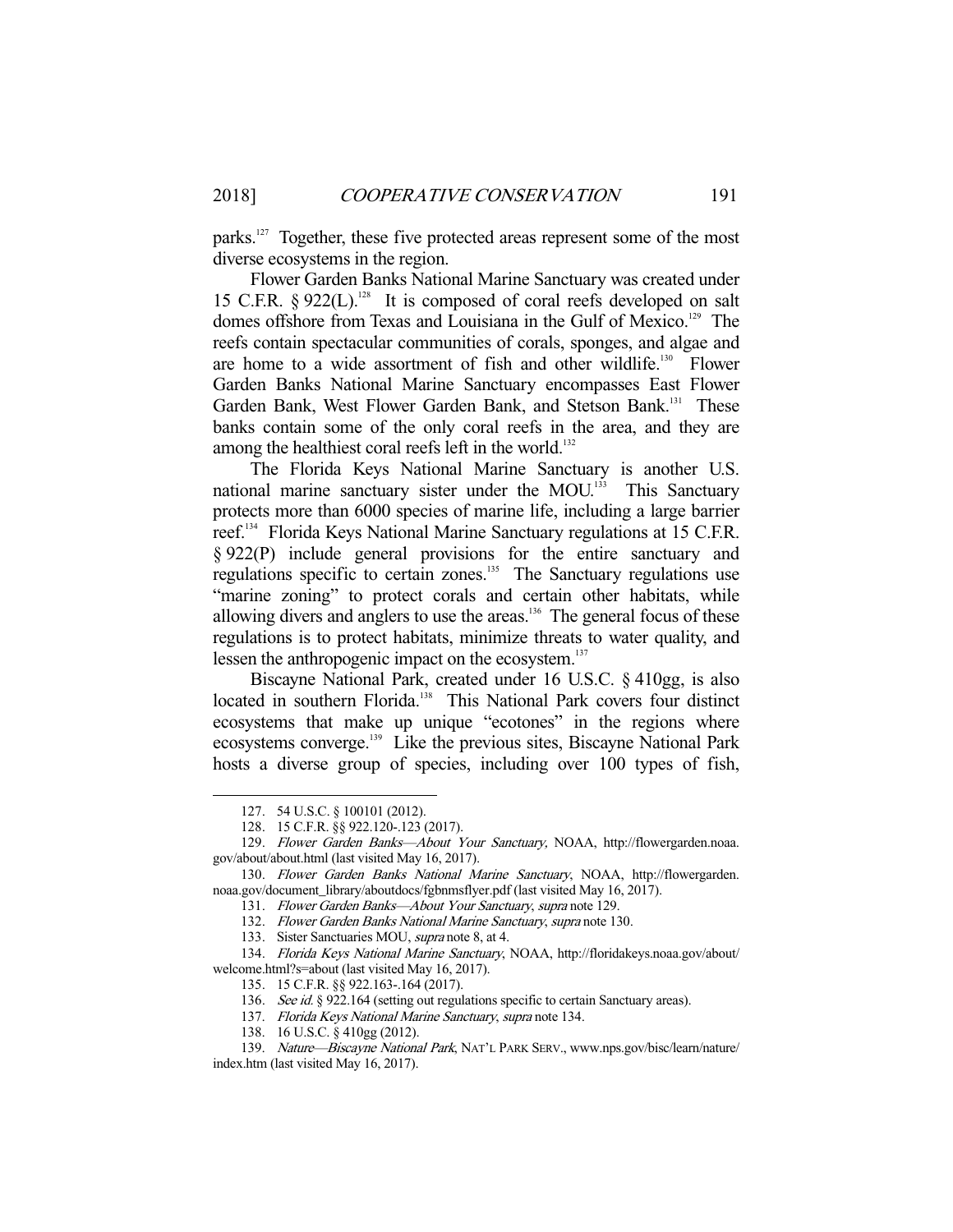multiple plants exclusive to the area, and many other marine species like manatees and sea turtles.<sup>140</sup> Development from nearby urban areas, among other things, currently threatens the Park.<sup>141</sup>

 Dry Tortugas National Park was established under 16 U.S.C.  $\S$  410xx.<sup>142</sup> The Park encompasses seven keys at the southern end of the Florida Keys, making it "closer to Cuba than the American mainland."<sup>143</sup> Here, the coral and seagrass ecosystems are some of the most pristine in the Florida Keys.<sup>144</sup> It is an important site for sea turtle nesting and home to over 300 bird species.<sup>145</sup> A Research Natural Area, created in the Park in 2007, protects marine resources, allowing for observation and study as well as for rejuvenation of aquatic species and habitat.<sup>146</sup>

 Everglades National Park "twins" with its ecologically similar Cuban neighbor, Ciénaga de Zapata National Park.<sup>147</sup> Everglades National Park was created under 16 U.S.C. § 410 and is managed closely with Dry Tortugas National Park.<sup>148</sup> Congress created Everglades National Park in 1934 "to preserve the subtropical ecosystem and everything that lives within it."<sup>149</sup> One of the largest national parks in the United States, Everglades is located in southern Florida and covers 1.5 million acres, including a variety of marine and land ecosystems.<sup>150</sup> It is home to a number of diverse species, including several that are listed as federally threatened or endangered.151 Everglades National Park was the first federal land that the government protected "for its abundance of

 <sup>140.</sup> Id.

 <sup>141.</sup> Information About the Current and Developing General Management Plans— Biscayne National Park, NAT'L PARK SERV., www.nps.gov/bisc/learn/management/informationabout-the-current-and-developing-general-management-plans.htm (last visited May 16, 2017).

 <sup>142. 16</sup> U.S.C. § 410xx.

<sup>143.</sup> Nature-Dry Tortugas National Park, NAT'L PARK SERV., www.nps.gov/drto/learn/ nature/index.htm (last visited May 16, 2017).

 <sup>144.</sup> Id.

 <sup>145.</sup> Id.

 <sup>146.</sup> Id.

<sup>147. 16</sup> U.S.C. § 410; Twinning Agreement, supra note 49.

 <sup>148.</sup> Ecological Sciences for Sustainable Development, UNESCO, http://www.unesco.org/ new/en/natural-sciences/environment/ecological-sciences/biosphere-reserves/europe-north-america/ united-states-of-america/everglades-dry-tortugas/ (last visited Feb. 24, 2018); Superintendent Annual Park Report, NAT'L PARK SERV., https://www.nps.gov/ever/learn/management/ superintendent-annual-park-report.htm (last visited Mar. 16, 2017).

<sup>149.</sup> Why Protect Everglades National Park, NAT'L PARK SERV., https://www.nps.gov/ ever/learn/nature/ccintrospurposeenp.htm (last visited May 16, 2017).

 <sup>150.</sup> Id.; Everglades: Basic Information, NAT'L PARK SERV., https://www.nps.gov/ ever/planyourvisit/basicinfo.htm (last visited May 16, 2017).

 <sup>151.</sup> Why Protect Everglades National Park, supra note 149; Nature, NAT'L PARK SERV., https://www.nps.gov/ever/learn/nature/index.htm (last visited May 16, 2017).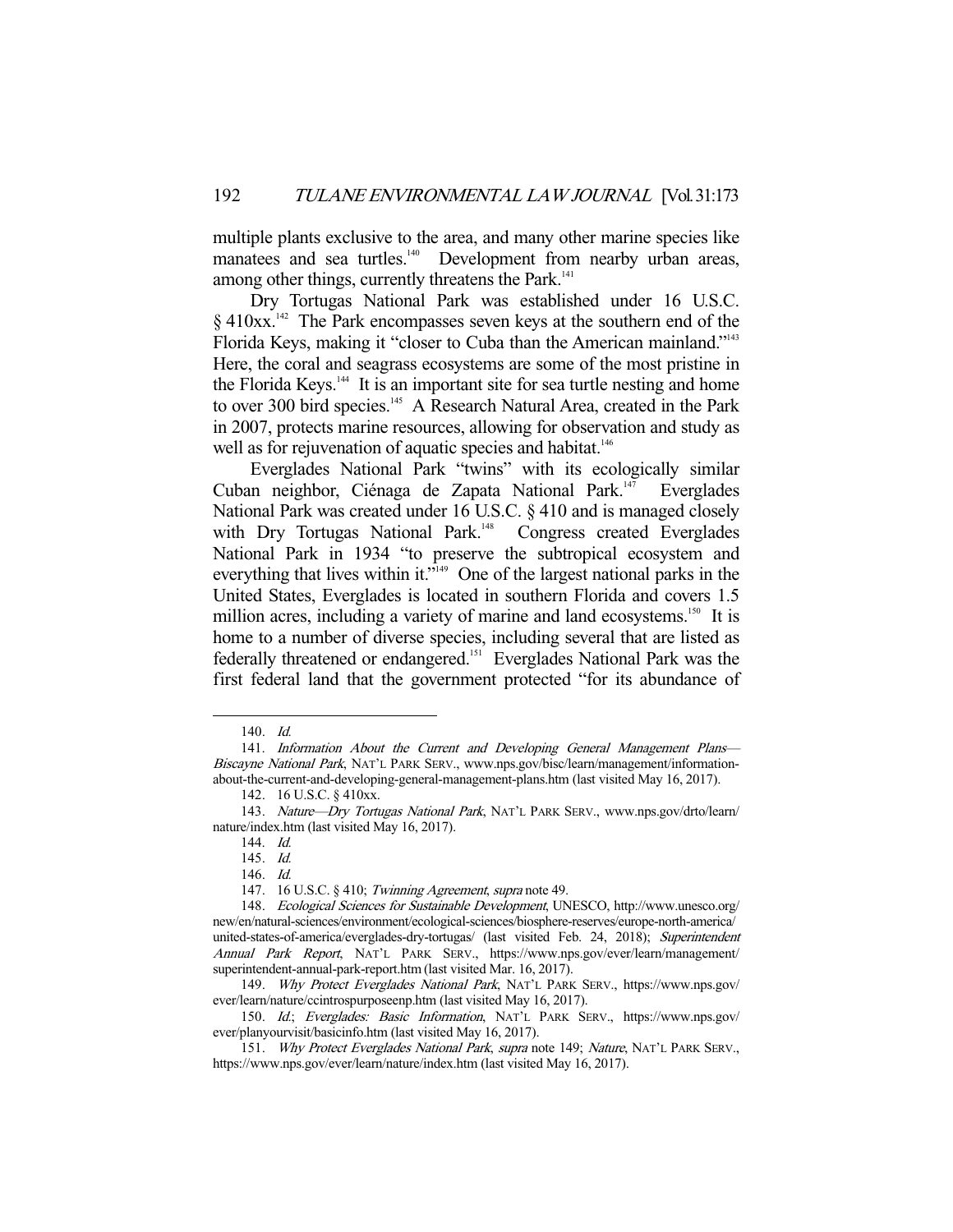diverse plant and animal species rather than for its scenic views."152 The Park's flat topography and proximity to the coast make it especially susceptible to climate change and sea level rise.<sup>153</sup>

 In addition to these five areas identified in the MOU and Twinning Agreement, there are numerous other MPAs in the region. As discussed in the next Section, President Clinton issued Executive Order 13158 (EO 13158) in 2000 to establish a national system of MPAs.154 To qualify for inclusion in the national system, the area must be in the ocean (open ocean, coastal areas, estuaries, inter-tidal areas) or Great Lakes and be reserved by federal, state, territorial, tribal, or local laws or regulations to provide lasting protection for part or all of the natural and cultural resources therein.155 Currently, there are 437 designated MPAs within the system, 34 of which are in the Gulf of Mexico and 12 of which are in the Caribbean.<sup>156</sup> While most of these areas are not covered by the MOU, they offer the potential to expand conservation initiatives emerging from the U.S.-Cuba initiative in the future.

2. Relevant Laws in the United States

 U.S. laws governing national parks, marine sanctuaries, national wildlife refuges, and MPAs under EO 13158 are particularly relevant to the MOU and future expansion of conservation efforts of the marine area between the United States and Cuba. The National Park System represents the natural, scenic, cultural, and historic heritage of the United States.<sup>157</sup> Though the public typically thinks of National Parks as landlocked, they can be part of, or adjacent to, a water source, coastline, or ocean.158 Of the 417 National Park System units, 88 are ocean or coastal parks, including 8 on the Gulf, 6 on the Caribbean, and 1 in South Florida.<sup>159</sup>

 <sup>152.</sup> Why Protect Everglades National Park, supra note 149.

 <sup>153.</sup> Everglades: Climate Change, NAT'L PARK SERV., https://www.nps/gov/ever/learn/ nature/climatechange.htm (last visited Mar. 16, 2017).

 <sup>154.</sup> Exec. Ord. 13,158, 65 Fed. Reg. 34,909 (May 26, 2000).

 <sup>155.</sup> Id.

<sup>156.</sup> Donald C. Baur et al., Putting "Protection" into Marine Protected Areas, 28 VT. L. REV. 497, 524-29 (2004).

 <sup>157. 54</sup> U.S.C. § 100101 (2012).

 <sup>158.</sup> Id. § 100501.

 <sup>159.</sup> See Ocean and Coastal Resources, NAT'L PARK SERV., https://www.nature.nps. gov/water/oceancoastal/ (last visited Feb. 24, 2018).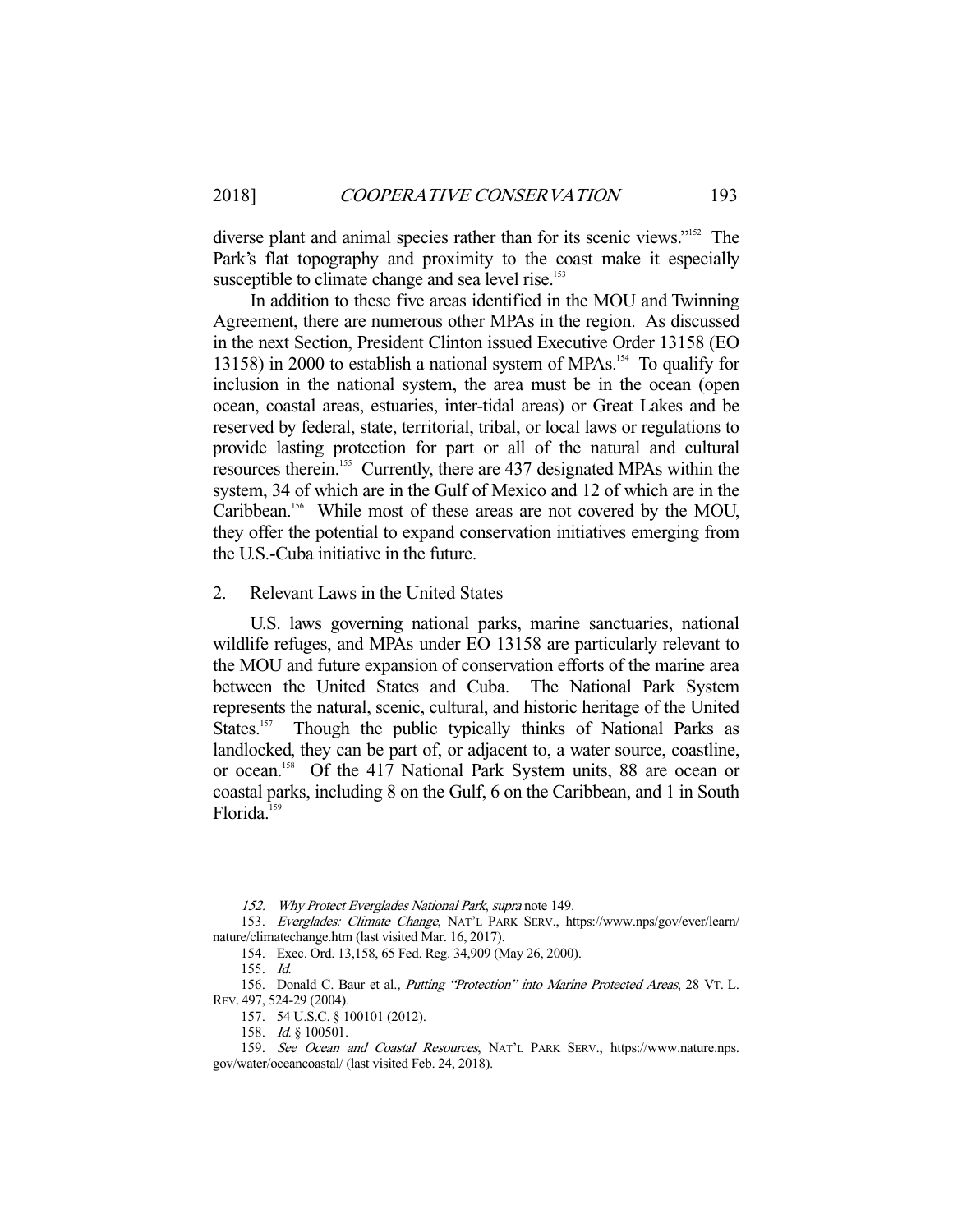National Park System units are managed under three levels of authorization: (1) the Organic Act and general authorities applicable to all areas in the System; (2) the enabling legislation or other legal authority establishing the unit, and (3) the regulations and other administrative authorities and policies issued by the Executive Branch that govern the entire Park System and individual units.<sup>160</sup> There is also authority to extend protection outside the boundaries of individual parks.

Section 1 of 54 U.S.C. § 100101, called the NPS Organic Act, states that the purpose of the National Park System is to "conserve the scenery, natural and historic objects, and wild life in the System units and to provide for the enjoyment of the scenery, natural and historic objects, and wild life in such manner and by such means as will leave them unimpaired for the enjoyment of future generations."<sup>161</sup> In formulating the § 1 mandate in 1916, Congress explained that, unlike national forests, which are established to promote multiple use values, units of the Park System are intended to address "the question of the preservation of nature as it exists."<sup>162</sup> In addition, Congress has declared that all NPS units "are united through their interrelated purposes and resources into one National Park System as cumulative expressions of a single national heritage" in  $\S$  1a-1 of the Organic Act, enacted in 1976.<sup>163</sup> Thus, the "promotion and regulation" of these areas should be guided by "the purpose established by subsection(a)."<sup>164</sup> Section 1a-1 also provides that "[t]he authorization of activities . . . shall not be exercised in derogation of the values and purposes" set forth in  $\S$  1 and the statutory provisions governing a given unit of the System "except as directly and specifically provided by Congress."<sup>165</sup> Importantly,  $\S$  1a-1 applies to any action of the Secretary of the Interior, including agencies other than NPS.<sup>166</sup> For example, if oil and gas development outside an NPS unit would be in derogation of that unit's values or purposes, it would be prohibited unless mitigated.

-

166. Id.

<sup>160.</sup> Baur et al., *supra* note 156, at 524-29.

 <sup>161. 54</sup> U.S.C. § 100101(a).

 <sup>162.</sup> H.R. REP. NO. 64-700, at 3 (1916); see also Nat'l Rifle Ass'n of Am. v. Potter, 628 F. Supp. 903, 910 (D.D.C. 1986), aff<sup>3</sup>d 775 F.2d 1151 (11th Cir. 1984) (citing this legislative history in support of the "protectionist" goal of wildlife management in units of the Park System); Organized Fishermen v. Watt, 590 F. Supp. 805, 812-13 (S.D. Fl. 1984) (upholding the Secretary of the Interior's power to close Everglades to commercial fishing).

 <sup>163. 54</sup> U.S.C. § 100101.

 <sup>164.</sup> Id.

 <sup>165.</sup> Id.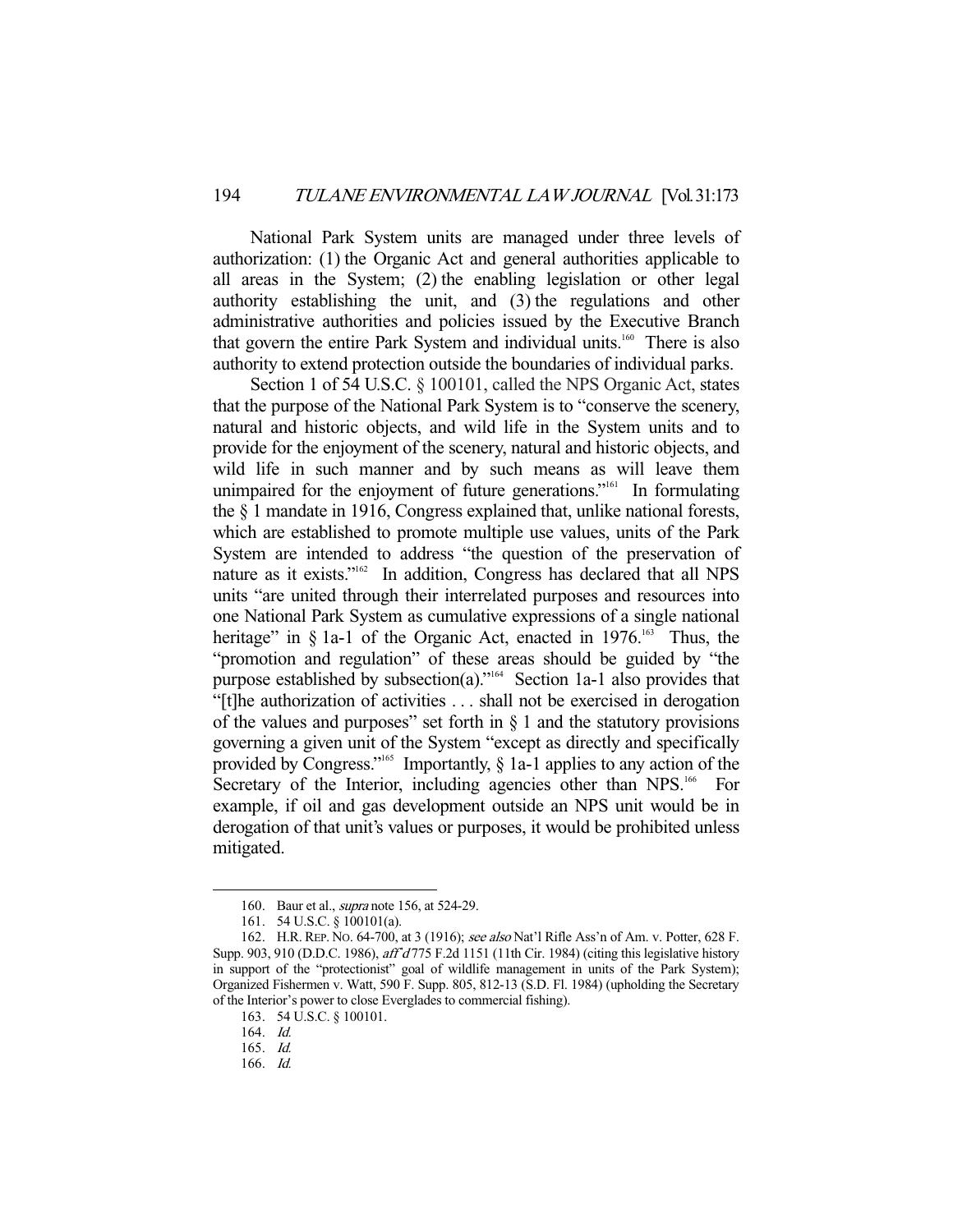Thus, to determine what activities are permissible in an NPS unit, it is necessary to look to  $\S 1$  and the other provisions of the Organic Act that govern all areas, as well as to the laws applicable to each area individually. If permission to conduct an activity is not found in either of these authorities, and it would be contrary to the  $\S$  1 mandate or the values and purposes of the unit, then that action is presumed to be prohibited.

 The statutory provisions individually applicable to each Park System area are important for two reasons. In addition to defining permissible uses of the unit, the statutory provisions also help define the activities that are generally prohibited in the Park System. The enabling law for the Biscayne National Park provides that Congress established the Park to "preserve and protect . . . [Biscayne's] rare combination of terrestrial, marine, and amphibious life in a tropical setting of great natural beauty."167 The enabling law for Dry Tortugas declares a purpose to "preserve and protect . . . significant natural, historic, scenic, marine and scientific values in South Florida" and declares a management purpose to "protect and interpret a pristine subtropical marine ecosystem, including an intact coral reef community."<sup>168</sup>

 Express congressional authorization of certain consumptive use activities in some units creates a presumption that such activities are prohibited in all other units where such authorization does not exist. Thus, for example, commercial fishing is generally prohibited in national parks, unless specifically allowed by the enabling law.<sup>169</sup> The enabling laws for Everglades and Dry Tortugas do not allow commercial fishing, whereas Biscayne's law expressly allows fishing under Florida law.<sup>170</sup>

 Finally, NPS supplements Park System statutory requirements with regulations promulgated under the authority of  $\S$  3 of the Organic Act.<sup>171</sup> The regulations set forth general requirements applicable to all units of the System<sup>172</sup> and area-specific regulations that are tailored to the unique resource management needs of particular units.<sup>173</sup> The regulations for the

 <sup>167. 16</sup> U.S.C. § 410gg (2012).

 <sup>168.</sup> Id. § 410xx.

 <sup>169. 36</sup> C.F.R. § 2.3(d)(4) (2015); Organized Fishermen v. Watt, 590 F. Supp. 805, 812 (S.D. Fla. July 6, 1984).

 <sup>170. 16</sup> U.S.C. § 410gg-2.

 <sup>171. 54</sup> U.S.C. § 102101.

 <sup>172. 36</sup> C.F.R. §§ 1.1-3.19 (2017). Included in part 1 are general requirements to guide NPS' administration of the system. Id. § 1.2. Part 2 contains regulations for a host of activities ranging from hunting and trapping, *id.* § 2.2, to collecting scientific research specimens, *id.* § 2.5, to political demonstrations, id. § 2.51.

 <sup>173.</sup> Id. §§ 7.1-.100.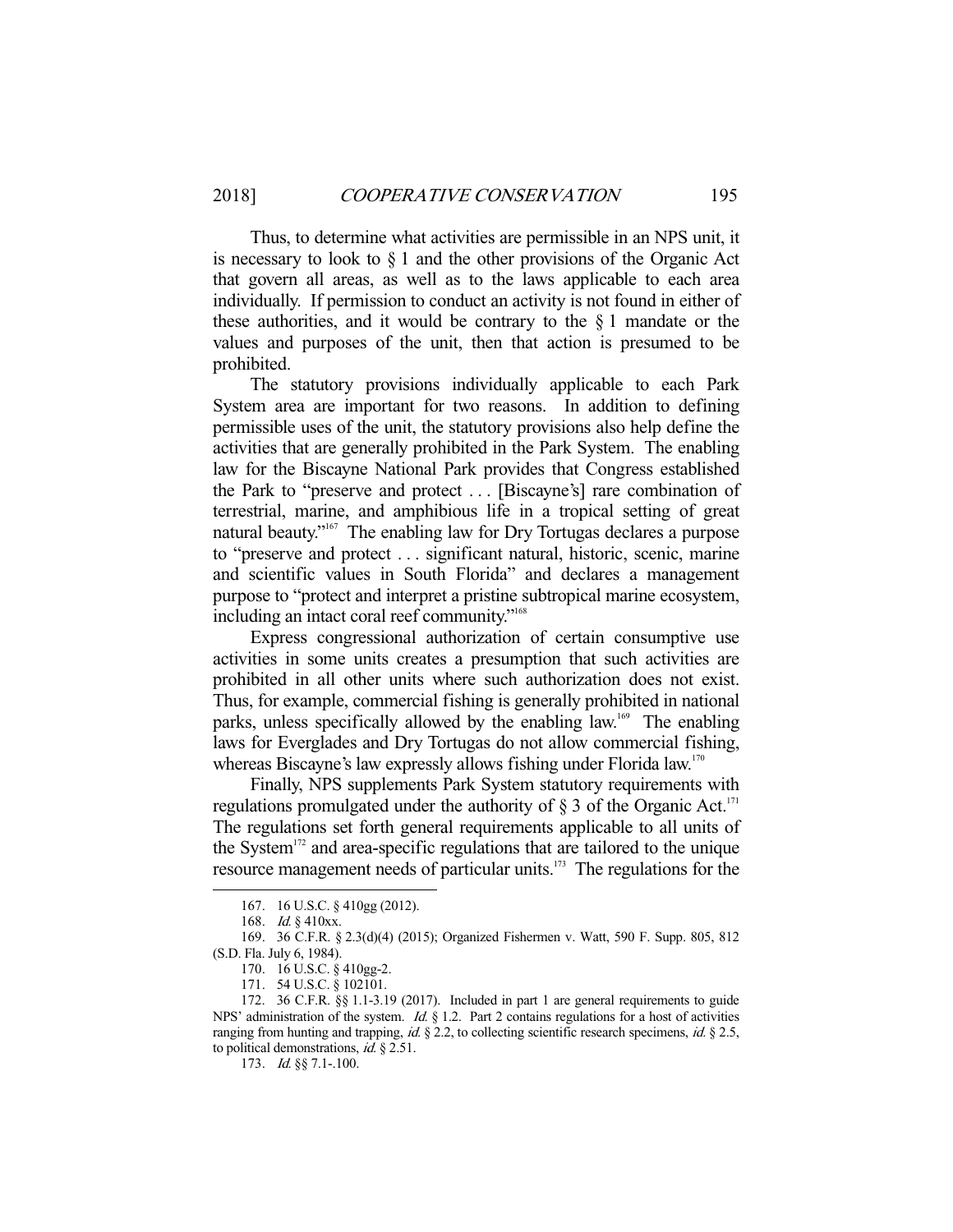NPS areas in the region include provisions that protect coral resources. General NPS regulations for all parks prohibit destroying and possessing wildlife and fossils, touching wildlife, or gathering specimens.<sup>174</sup> In addition, specific areas can be closed to protect resources.<sup>175</sup> For example, the regulations for the Dry Tortugas National Park close sensitive coral areas to public use and prohibit any actions that would harm coral, including handling, standing on, touching, or removing coral.<sup>176</sup> Even boats are prohibited from operating and anchoring in any way that would damage coral.<sup>177</sup>

 Congress established the National Marine Sanctuary Program in 1972 through the Marine Protection Reserve and Sanctuary Act; later renamed the National Marine Sanctuary Act (NMSA).<sup>178</sup> The NMSA authorizes NOAA to implement and enforce the permanent protection and long-term management of areas of national significance residing within the marine environment of the United States, defined to include "coastal and ocean waters, and the Great Lakes and their connecting waters."<sup>179</sup> The NMSA creates an ecosystem-based approach to solving problems facing the destruction and degradation of the oceans.<sup>180</sup> This comprehensive approach allows for a system that incorporates the concept of multiple uses for the purposes of the long-term benefit and enjoyment of the public.

 Like national parks, national marine sanctuaries are subject to the same three levels of management authority: the NMSA, sanctuaries establishment authorities, and regulations.<sup>181</sup> Currently, the Sanctuary System consists of thirteen national marine sanctuaries and the Papahānaumokuākea and Rose Atoll marine national monuments, totaling more than  $600,000$  square miles.<sup>182</sup>

 <sup>174.</sup> Id. §§ 2.1-.2, 2.4-.5.

 <sup>175.</sup> Id. § 1.5.

 <sup>176.</sup> Id. § 7.27(c).

 <sup>177.</sup> Id. § 7.27(h).

 <sup>178. 16</sup> U.S.C. §§ 1431-1445c-1 (2012).

<sup>179.</sup> *Id.* § 1432(3).

 <sup>180.</sup> Id. § 1434.

<sup>181.</sup> Jason Patlis et al., The National Marine Sanctuary System: The Once and Future Promise of Comprehensive Ocean Governance, 44 ENVTL. L. REP. 10932, 10936-40 (2014).

 <sup>182.</sup> Sea to Shining Sea—The National Marine Sanctuary System's Newsletter, NOAA, https://sanctuaries.noaa.gov/news/newsletter.html (last visited Nov. 11, 2017).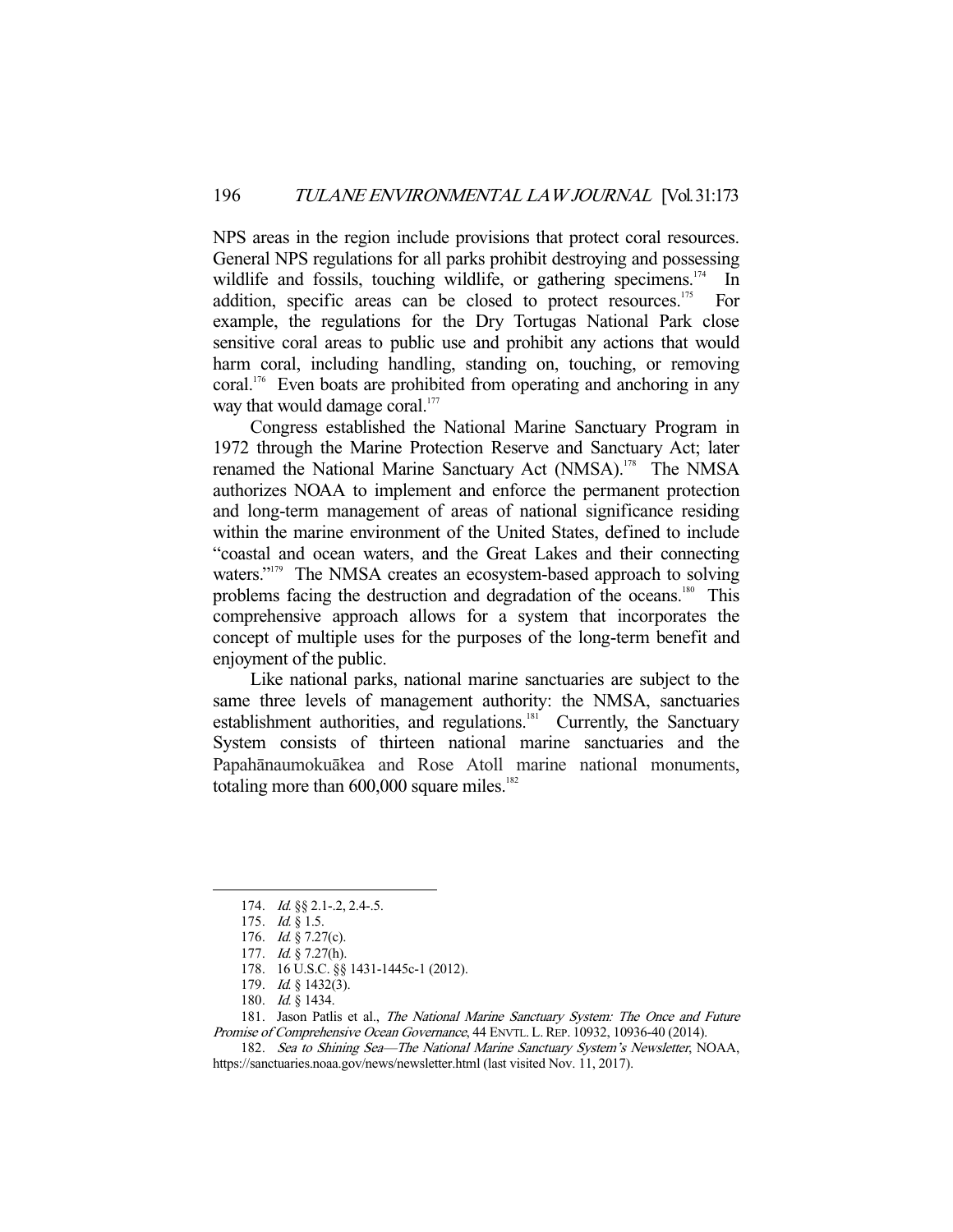Although not part of the MOU, national wildlife refuges are relevant to marine ecosystem conservation. Congress passed the National Wildlife Refuge System Administration Act of 1966,<sup>183</sup> providing "a uniform set of management principles [to] govern the National Wildlife Refuge System" to be managed by the U.S. Fish and Wildlife Service (FWS).<sup>184</sup> This Act allows the Secretary of the Interior to issue regulations "permit[ting] the use of any area within the System for any purpose, including but not limited to hunting, fishing, public recreation and accommodations, and access whenever he determines that such uses are compatible with the major purposes for which such areas were established."<sup>185</sup> The National Wildlife Refuge Improvement Act of 1997 further provides additional management guidance for the System.<sup>186</sup> The Improvement Act establishes a process for determining compatible uses of refuges and adopts an overall mission of the Refuge System to conserve fish, wildlife, plants, and their habitats.<sup>187</sup> The FWS permits a variety of secondary uses, including both recreational and commercial.<sup>188</sup> Approximately 140 of the more than 560 national wildlife refuges are located in marine and coastal areas.<sup>189</sup>

 As noted above, MPAs are another way to protect designated areas. On May 26, 2000, President Clinton signed EO 13158 into law with the purpose to:

(a) strengthen the management, protection, and conservation of existing marine protected areas and establish new or expanded MPAs; (b) develop a scientifically based, comprehensive national system of MPAs representing diverse U.S. marine ecosystems, and the Nation's natural and cultural resources; and (c) avoid causing harm to MPAs through federally conducted, approved, or funded activities.<sup>190</sup>

The EO defines a MPA as "any area of the marine environment that has been reserved by Federal, State, territorial, tribal, or local laws or regulations to provide lasting protection for part or all of the natural and cultural resources therein," and the marine environment as "areas of coastal and ocean waters, the Great Lakes and their connecting waters,

 <sup>183. 16</sup> U.S.C. §§ 668dd-668ee.

<sup>184.</sup> Patlis et al., *supra* note 181, at 10949.

 <sup>185. 16</sup> U.S.C. § 668dd(d)(1)(A).

 <sup>186.</sup> National Wildlife Refuge System Improvement Act of 1997, Pub. L. No. 105-57, 111 Stat. 1252, 1254-56 (1997) (amending 16 U.S.C. §§ 668dd-668ee).

 <sup>187.</sup> Id. at 1254.

 <sup>188.</sup> Patlis et al., supra note 181, at 10949.

<sup>189.</sup> *Id.* at 10935, 10949.

 <sup>190.</sup> Exec. Ord. 13,158, 65 Fed. Reg. 34,909 (May 26, 2000).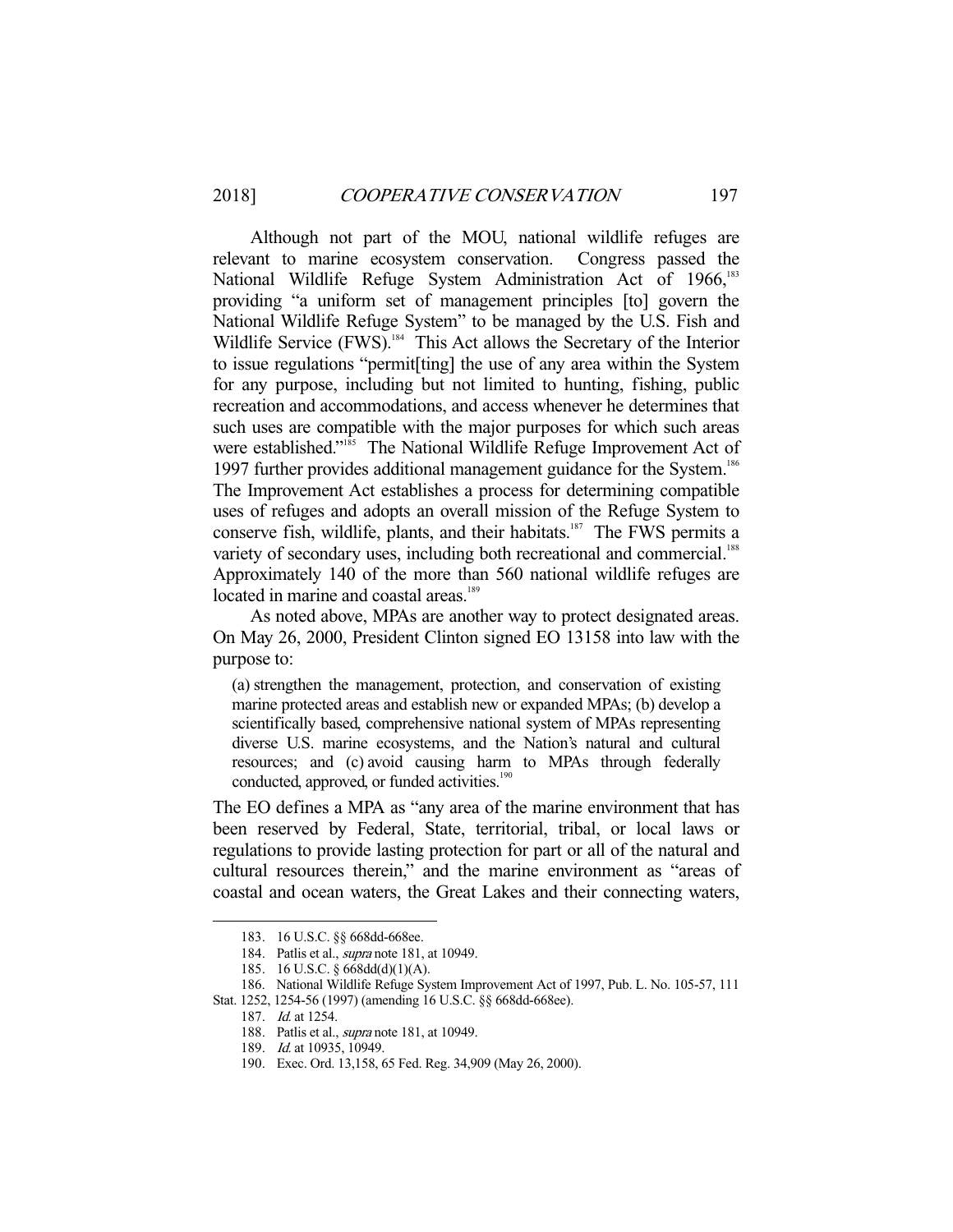and submerged lands thereunder, over which the U.S. exercises jurisdiction, consistent with international law."<sup>191</sup> The EO also drives federal agencies to adopt better protections for MPAs, as seen in § 5, which requires each federal agency to identify its actions that "affect the natural or cultural resources that are protected by an MPA."<sup>192</sup> Although EOs are not legally enforceable,  $\S 5$  issues a strong directive that all federal agencies "to the extent permitted by law and to the maximum extent practicable ... shall avoid harm to the natural and cultural resources that are protected by the MPA."<sup>193</sup> This requirement applies outside of MPAs, as well as within their boundaries.

 These general principles define the legal framework within which the MOU MPAs are managed. As discussed above, each Sister National Park and National Marine Sanctuary is subject to separate controlling legal authorities intended to protect the unique resources and values that served as the basis for setting aside that  $area$ <sup>194</sup>. Thus, the specific laws, regulations, and policies applicable to each sister sanctuary area must be considered in addition to the general mandates of the NPS Organic Act and the NMSA.

 For example, the laws for the Florida Keys National Marine Sanctuary provide a reference for the application of MPA-specific requirements to protect marine resources, in general, and coral reefs, in particular.<sup>195</sup> The NMSA prohibits actions that destroy or injure sanctuary resources, which in the case of Florida Keys and Flower Garden Banks, include corals.<sup>196</sup> It is also unlawful to possess, sell, or transport protected sanctuary resources.<sup>197</sup> Certain activities can be prohibited in sanctuaries, and permitted uses must be compatible with the purposes for which the sanctuary is designated, which include coral protection for the U.S. sister sanctuaries.<sup>198</sup>

 NOAA has applied these broad mandates through specific regulations. For example, under its unit-specific regulations, the "Florida Keys National Marine Sanctuary established the nation's first comprehensive network of marine zones in 1997 . . . [that] includes five types of zones with varying levels of protection: Ecological Reserves,

 <sup>191.</sup> Id.

 <sup>192.</sup> Patlis et al., supra note 181, at 10941.

 <sup>193.</sup> Exec. Ord. 13,158, 65 Fed. Reg. 34,909.

<sup>194.</sup> See supra text accompanying notes 171-195.

 <sup>195. 15</sup> C.F.R. §§ 922.163-.164 (2017).

<sup>196.</sup> See 16 U.S.C. § 1436(1) (2012).

 <sup>197.</sup> Id. § 1436(2).

 <sup>198.</sup> Id. §§ 1433-1434, 1441.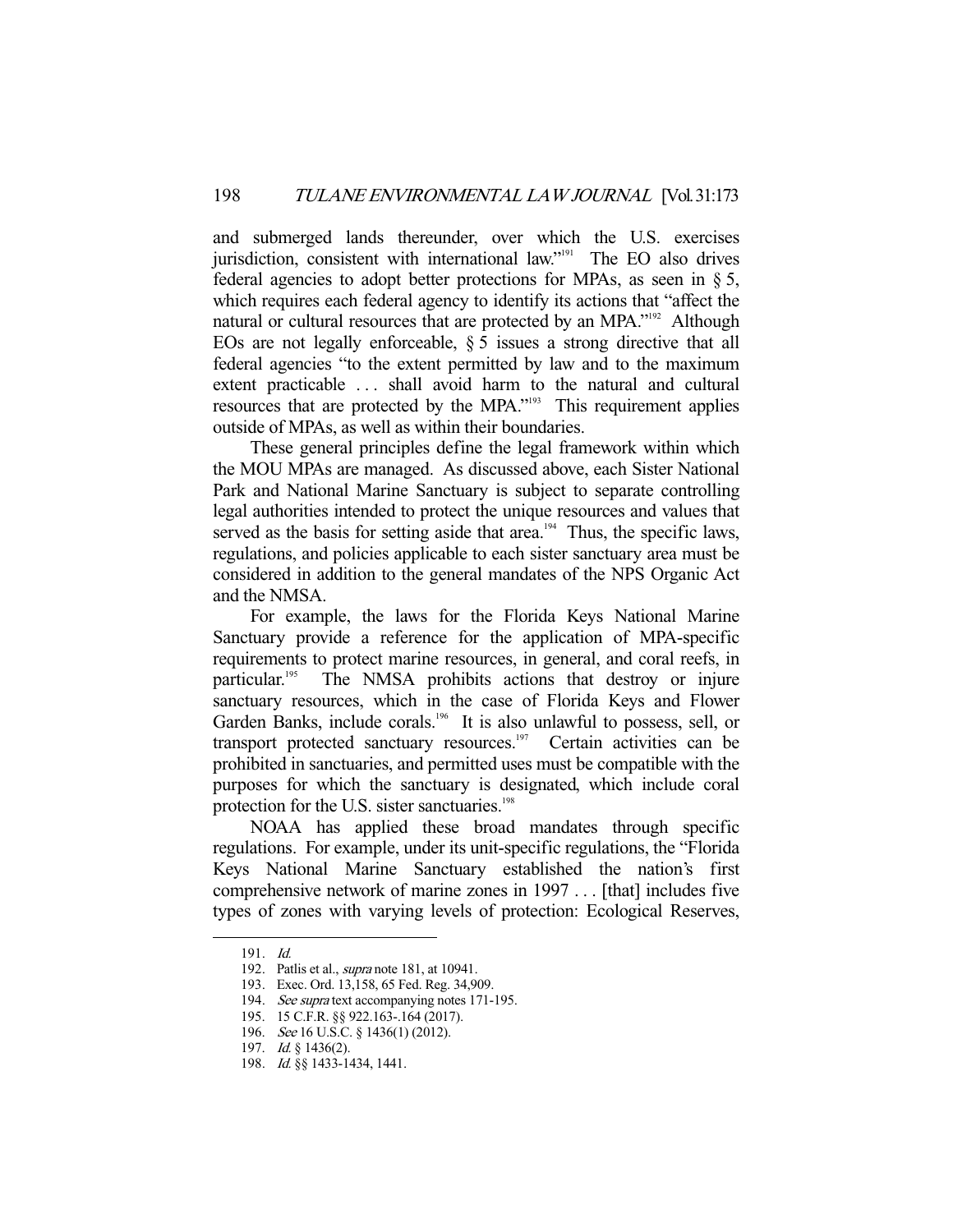Sanctuary Preservation Areas, Wildlife Management Areas, Existing Management Areas, and Special-use Areas."<sup>199</sup> Establishing zones allow for compatible use while protecting the sensitive and important parts of the Sanctuary. These zones provide a means to compromise with resource users and protect special habitats. For instance, Sanctuary Preservation Areas and Ecological Reserves prohibit touching any live or dead coral, while Special-use Areas specifically prohibit entering the area without a permit and touching coral.<sup>200</sup> Existing management areas prohibit personal watercrafts, as they particularly harm marine environments.<sup>201</sup> While all the zone-specific regulations are enforced in their respective areas, the general regulations divide the marine sanctuary into specific regulations found in 15 C.F.R. § 922 subpart P, that prohibit dredging, bottom trawling, and removing any live or dead coral.<sup>202</sup>

 In addition to these site-specific management legal authorities, several other U.S. laws are potentially applicable. These include the Coral Reef Conservation Act of 2000,<sup>203</sup> Marine Mammal Protection Act of 1972,<sup>204</sup> Endangered Species Act of 1973,<sup>205</sup> Magnuson-Stevens Fishery Conservation and Management Act,<sup>206</sup> the Coastal Zone Management Act,<sup>207</sup> the Clean Water Act,<sup>208</sup> the Outer Continental Shelf Lands Act,<sup>209</sup> and the Ocean Dumping Act.<sup>210</sup> Together, these laws provide the basis for U.S. federal agencies to collaborate on sister site projects and marine-ecosystem conservation with the Cuban government.

 <sup>199.</sup> Florida Keys National Marine Sanctuary Regulations, NOAA (July 23, 2015), http://floridakeys.noaa.gov/regs/welcome.html.

 <sup>200.</sup> Id.

 <sup>201.</sup> Id.

 <sup>202. 15</sup> C.F.R. § 922.164 (2017).

 <sup>203. 16</sup> U.S.C. §§ 6401-6409 (funding coral reef conservation projects).

 <sup>204.</sup> Id. §§ 1361-1423h (creating programs to protect marine mammals and prohibiting the take of marine mammals).

 <sup>205.</sup> Id. §§ 1531-1543 (protecting plants and animals from extinction and promoting recovering, including the prohibitions on take and jeopardy to the species and adverse modification of critical habitat).

<sup>206.</sup> Id. §§ 1801-1891d (promoting sustainable management of fisheries).

<sup>207.</sup> Id. §§ 1451-1466 (seeking broadly to conserve U.S. coastal areas by requiring federal consistency with state plans).

 <sup>208. 33</sup> U.S.C. §§ 1251-1388 (2012) (controlling pollutant discharges and protecting wetlands from dredge and fill).

 <sup>209. 43</sup> U.S.C. §§ 1331-1356b (2012) (managing offshore energy development, including declaring certain areas off limits to development and implementing environmental safeguards).

 <sup>210. 33</sup> U.S.C. §§ 1401-1445 (regulating the transportation of waste material transported for the purpose of dumping into ocean waters).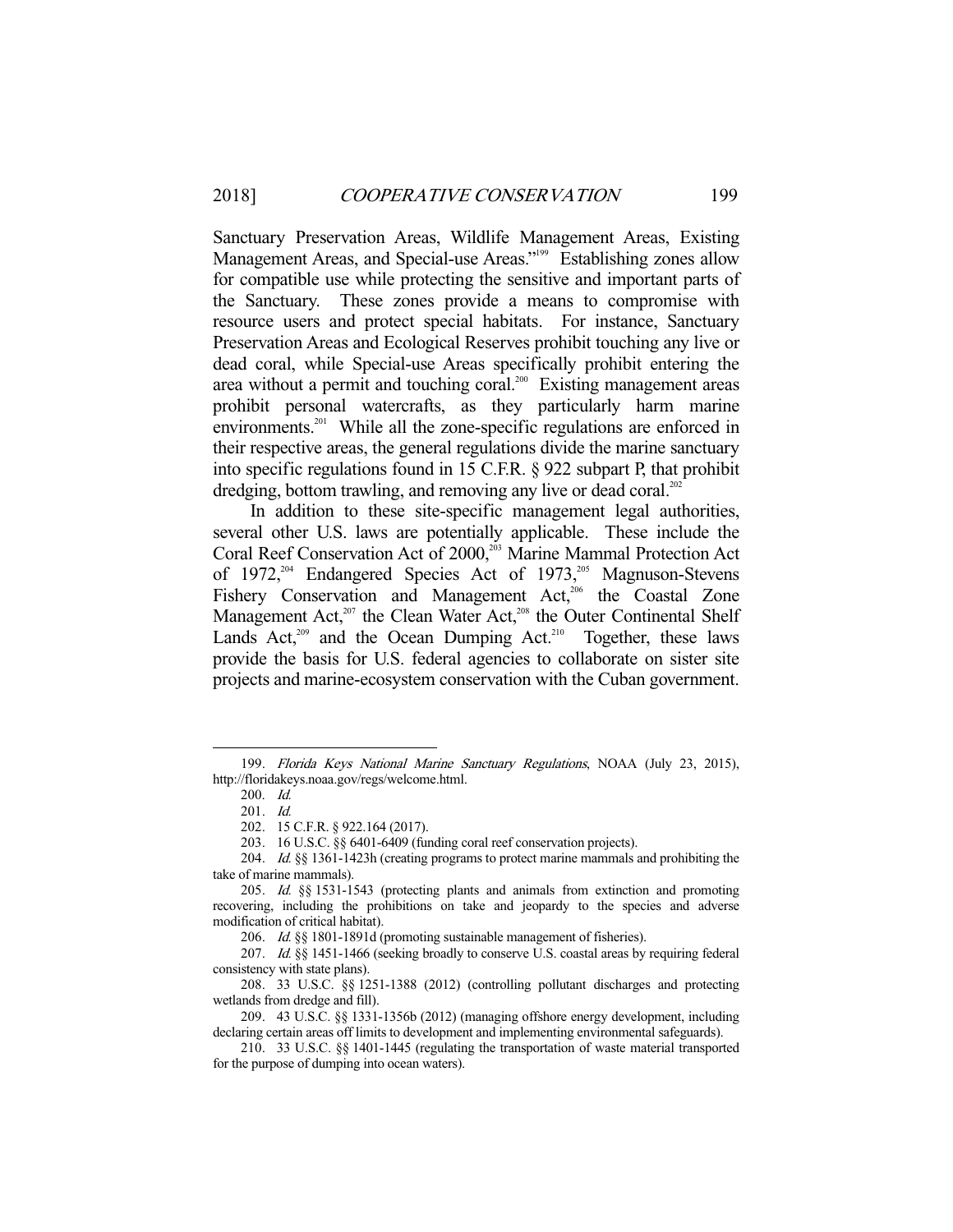# V. EXPANDING THE U.S.-CUBA BILATERAL AGREEMENTS TO MULTILATERALLY MANAGE VALUABLE GULF RESOURCES

# A. Potential for United States and Cuba to Use the MOU and Joint Statement as a Building Block for Coral Reef Protection

 Both Cuba and the United States can already use the Sister Sanctuaries MOU and Joint Statement to protect coral reefs while improving diplomatic relations. To achieve their conservation goals, the countries will first and primarily employ research and education strategies, as outlined in the MOU and Joint Statement.<sup>211</sup> These strategies can be powerful tools for coral reef protection.

 Each country's government should continue joint efforts to research coral reef ecosystems in the sister sanctuaries in accordance with the MOU and Joint Statement, increasing the collective scientific understanding of ocean issues and resources.<sup>212</sup> It will be crucial to share findings and implement policies based on those findings.<sup>213</sup> Cuban and American researchers should also share ideas for better coral reef management in each country. Additionally, it will be important to continue monitoring reefs in each of the sister sanctuaries for improvement or deterioration and act accordingly.

 On the education front, both countries should teach the public and communities surrounding the sister sanctuaries the importance of coral reefs and their fragile nature. Scientists could organize workshops and community events to get the public excited about coral reefs and marine ecosystems, while teaching people simple ways to help preserve them. These organizations could also encourage regular beach, inshore, or reef cleanups to collect litter from the coastal habitats. It will also be essential for both countries to continue to educate local tourism businesses, especially those involving activities on the water or around reefs, about the importance of the coral reefs, their delicate nature, and best practices for sustainable tourism. For example, some useful information to teach Americans and Cubans alike include the importance of not anchoring on the reef, dumping garbage in the water, standing on the reefs, or harassing marine species.

<sup>211.</sup> Sister Sanctuaries MOU, supra note 8, at 4; Joint Statement on Cooperation on Environmental Protection, supra note 9.

 <sup>212.</sup> U.S. and Cuba to Cooperate on Conservation and Management of Marine Protected Areas, supra note 37.

 <sup>213.</sup> Id.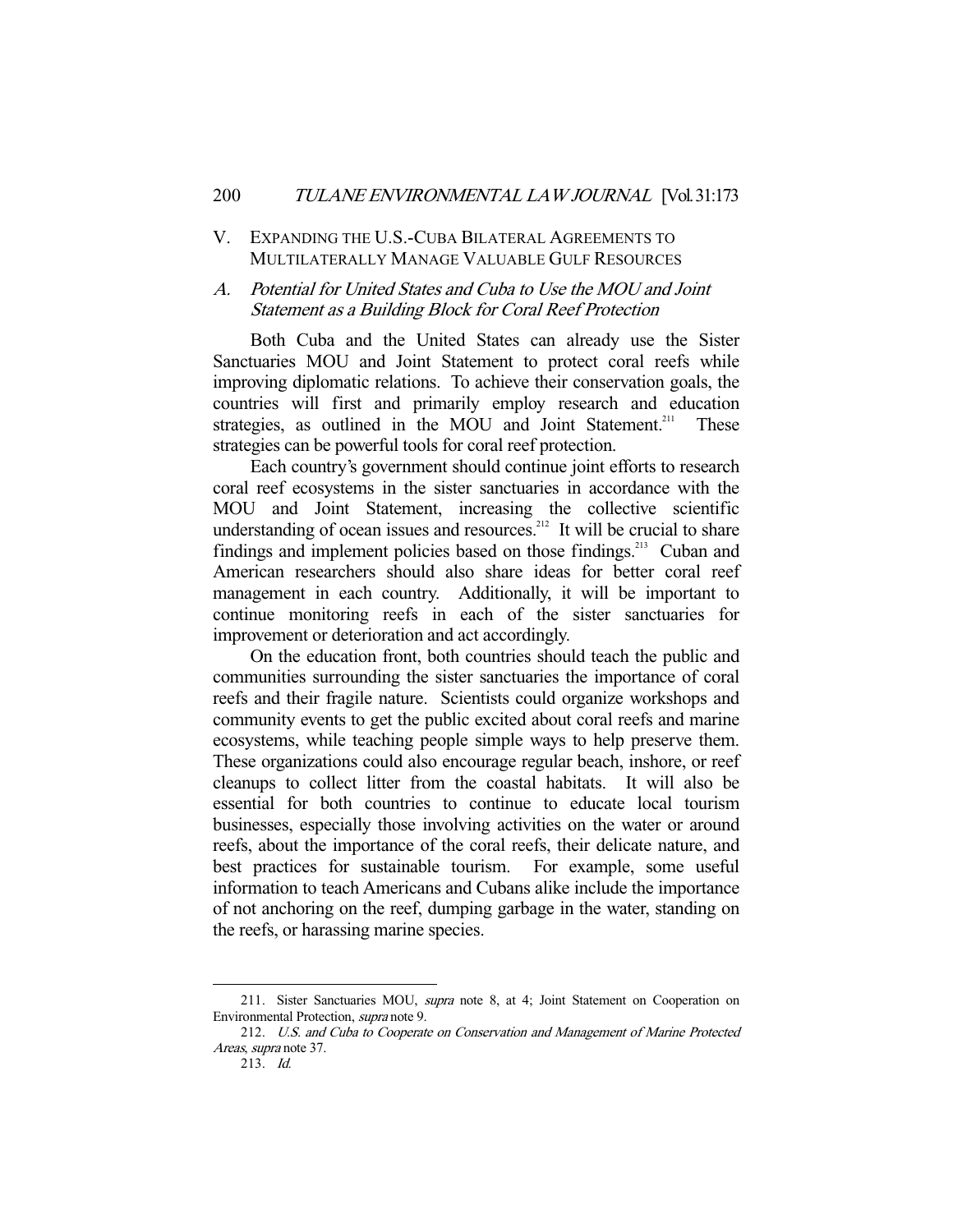Cuba can learn from past U.S. mistakes pertaining to the mistakes of past U.S. coral reef management practices and establish better practices to limit the effects of increased tourism on Cuba's coral reefs, especially the ones noted in the MOU. As indicated above, Cuba could use Decree Law No. 212 to enforce limits on development along coastlines of its protected areas.<sup>214</sup> Cuba should also create infrastructure to prevent runoff from increased coastal development and pollution and prohibit destructive fishing practices in the sister sanctuaries. Additionally, the country should prohibit tourists and locals from collecting pieces of corals or other species inhabiting the reefs. In turn, the United States should learn from Cuba's success in protecting and maintaining the integrity of its coral reefs. The United States would also benefit from access to Cuba's data and scientific expertise on marine ecosystems.

 Perhaps one of the biggest barriers to implementing the MOU and Twinning Agreement is funding. Cuba's Decree Law No. 201 states general appropriations allocated to the administering agency should fund protected areas, and it encourages agencies to seek supplemental funding from outside sources.<sup>215</sup> The law further allows agencies to charge fees to visitors and those who use protected areas.<sup>216</sup> These fees then help fund conservation efforts and management of the particular protected area.<sup>217</sup> Cuba has typically not charged fees in the past, but this could be a useful tool to fund conservation efforts as tourism increases.<sup>218</sup> In both countries, governments should encourage adding additional coral reef and coastal ecosystems as sister sanctuaries under the MOU.<sup>219</sup>

 Some of these steps are already included in the MOU Workplan, entered into in July 2016 between NOAA's Office of National Marine Sanctuaries and CNAP.<sup>220</sup> The Workplan calls for several collaborative activities, including a joint mission to explore deepwater areas of Cuba using the remotely operated vehicle owned by the National Marine Sanctuary Foundation to characterize the connections between the

<sup>214.</sup> See Whittle et al., supra note 74, at 576.

 <sup>215.</sup> DECREE LAW 201, supra note 107, art. 61.

<sup>216.</sup> Whittle et al., *supra* note 74, at 583.

<sup>217.</sup> *Id.*; DECREE LAW 201, *supra* note 107, art. 63.

<sup>218.</sup> Whittle et al., *supra* note 74, at 583.

<sup>219.</sup> See Sister Sanctuaries MOU, supra note 8, at 4 (noting that "[a]dditional sister MPA relationships may be developed in the future").

 <sup>220.</sup> Workplan for Cooperation in Conservation and Management of Marine Protected Areas, U.S.-Cuba, Aug. 29, 2016 (on file with author). The Workplan is currently going through its early stage of implementation. Initial products are proposed to be a satellite mapping program for important habitat areas and the preparation of baseline condition reports.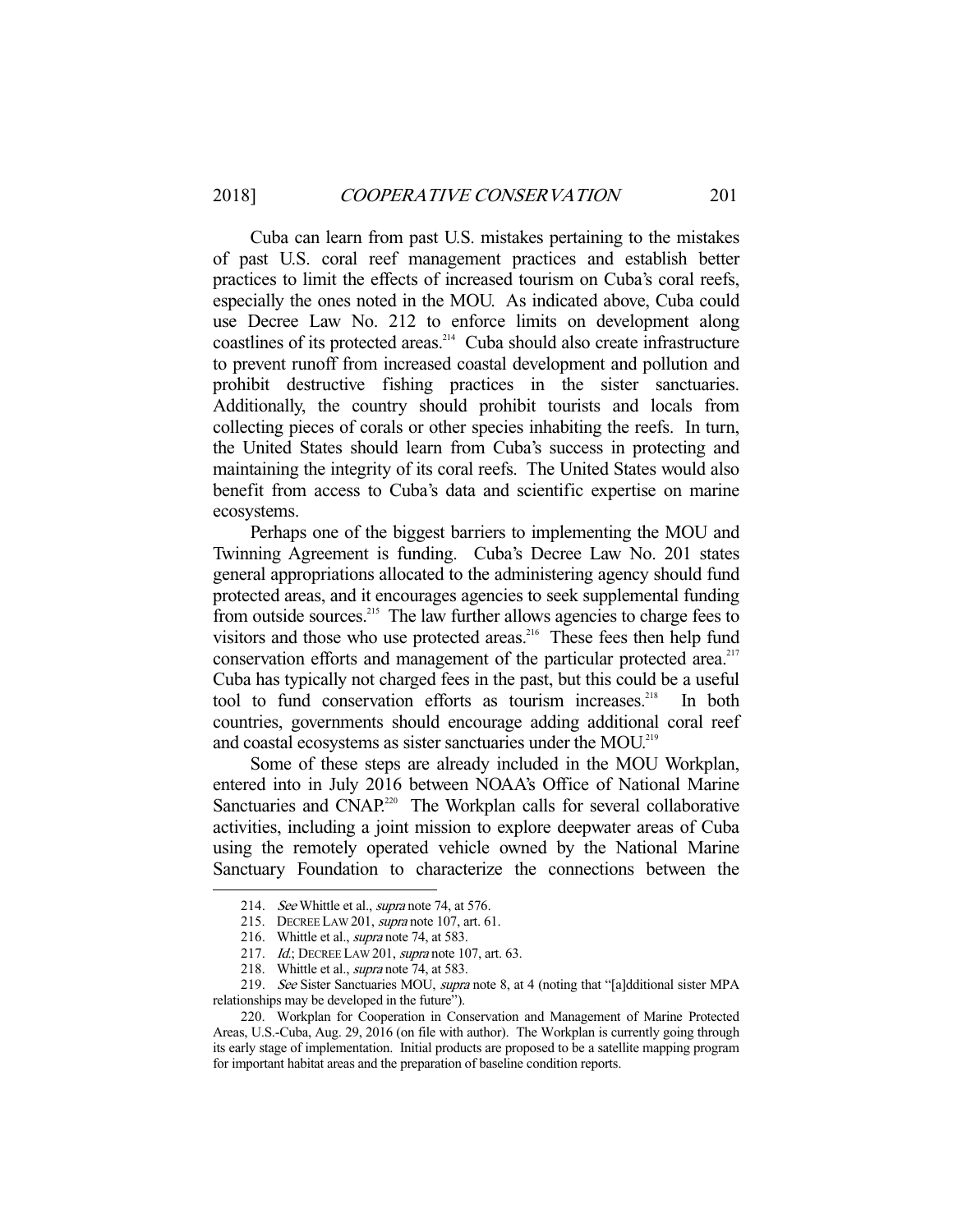mesophilic reef ecosystems of Cuba and the Florida Keys.<sup>221</sup> In addition, the Workplan calls for workshops on tourist management, pollution control, coral restoration, and vessel traffic.<sup>222</sup>

 These measures would be important first steps to establishing a cooperative relationship between the United States and Cuba on coral reef protection. Taking such steps should only be the beginning. Going forward, the two countries could take even stronger actions, individually and together, for coral reefs and broader environmental concerns. These actions should include building coastal community resilience to respond to sea level rise, enforcing domestic and international pollution and fishing requirements, managing invasive species such as lionfish, and careful planning for offshore energy and coastal development.

# B. Beyond the U.S.-Cuba Bilateral Agreements—Including Mexico in Cooperative Conservation and Management of Marine Protected Areas

 Moving forward, the cooperative management of the Gulf's coral reef ecosystems and other marine resources should also include the region's other key player—Mexico. As one of the most popular tourist destinations in the world, Mexico has experienced less success than its neighbor Cuba in preserving its coral reefs.<sup>223</sup> American tourism became a major contributor to the Mexican economy following World War II in the late  $1940s$ <sup>224</sup> In response, Mexico created a Department of Tourism and built infrastructure, including "thousands of miles of highways . . . airports, hotels, and skilled service workers."225 This development resulted in several environmental impacts, and Mexico enacted its first significant environmental law in  $1972^{226}$  In 1982, the Mexican

 <sup>221.</sup> Id.

 <sup>222.</sup> Id.

<sup>223.</sup> See David Ginsburg and Alanna Waldman, Effectiveness of Marine Protected Areas in Mexico—the Actam Chuleb Example, SCI. AM. (June 18, 2013), https://blogs.scientific american.com/expeditions/investigating-the-effectiveness-of-marine-protected-areas-in-mexicousing-actam-chuleb-as-a-primary-example/ (noting that Mexico's reefs have suffered as a result of poor enforcement and prioritizing economic development over conservation).

<sup>224.</sup> Renata Keller, U.S.-Mexican Relations from Independence to the Present, OXFORD RES. ENCYCLOPEDIAS: AM. HIST. (Mar. 2016), http://americanhistory.oxfordre.com/view/ 10.1093/acrefore/9780199329175.001.0001/acrefore-9780199329175-e-269?print.pdf.

 <sup>225.</sup> Id.

 <sup>226.</sup> CONSERVATION AND ENVIRONMENTALISM: AN ENCYCLOPEDIA (Robert Paehlke ed., 1995).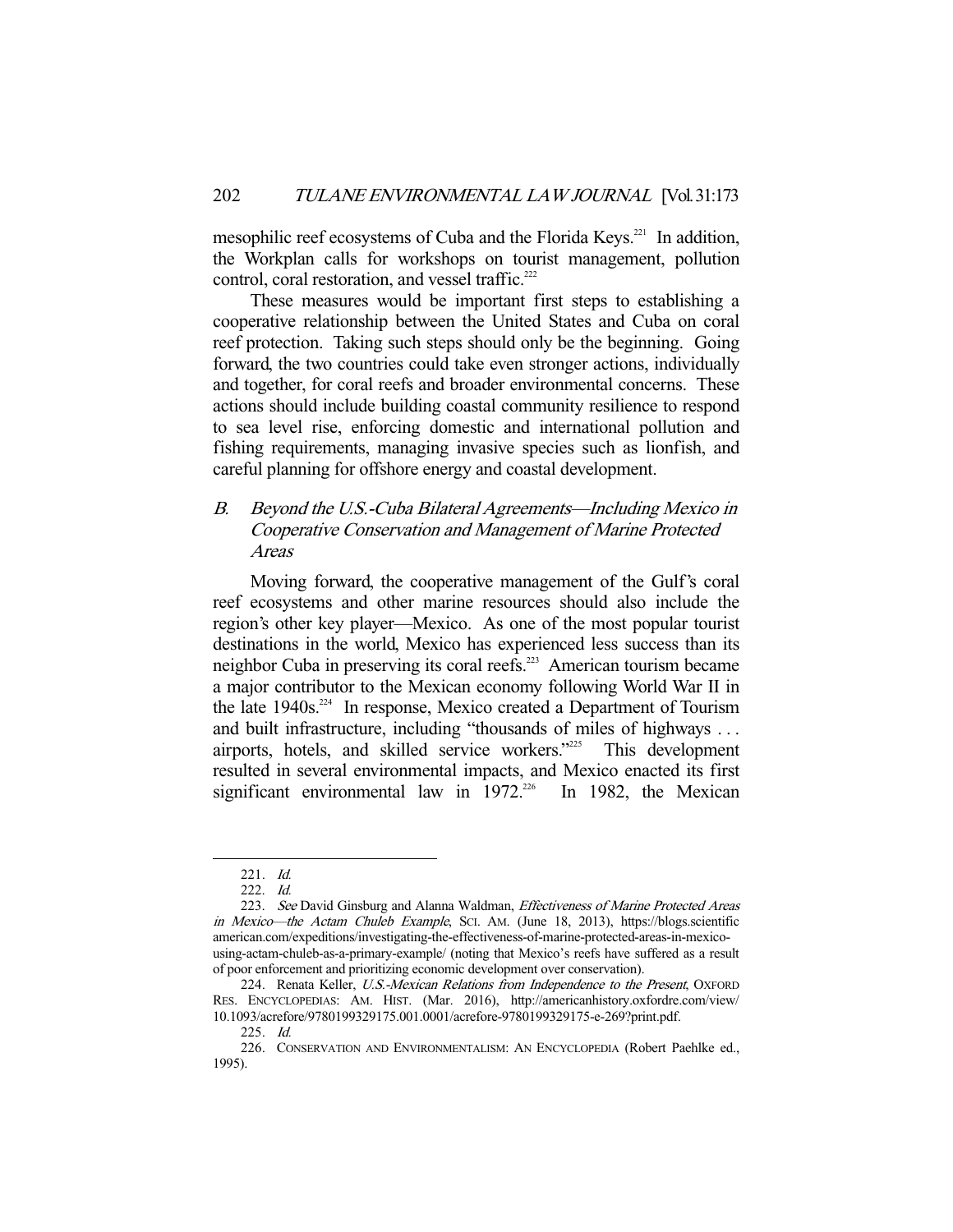government strengthened the law and created an environmental cabinet called Secretaria de Desarrollo Urbana y Ecologia (SEDUE).<sup>227</sup>

 Today, Mexico has multiple federal agencies overseeing marine protection. The Secretaría de Medio Ambiente y Recursos Naturales (SEMARNAT) houses the Comisión Nacional de Áreas Naturales Protegidas (CONANP), which is charged with regulating Mexico's MPAs.<sup>228</sup> However, the Comisión Nacional de Acuacultura y Pesca (CONAPESCA) under the Secretaría de Agricultura, Ganadería, Desarrollo Rural, Pesca y Alimentación (SAGARPA) maintains control over fisheries, including those in protected areas.<sup>229</sup>

 While the two agencies are required to work together to manage protected areas, their division between secretariats SEMARNAT and SAGARPA has resulted in little cooperation.<sup>230</sup> Additionally, Mexico's laws have generally favored resource extraction over environmental protection, which further complicates the relationship between  $CONAPESCA$  and  $CONANP<sup>231</sup>$  For example, as a general matter, Mexico has not imposed stringent restrictions on fishing in protected areas.<sup>232</sup> Moreover, while CONANP is the primary agency responsible for Mexico's protected areas, it does not have enforcement authority.<sup>233</sup> Instead, enforcement falls under the control of Procuraduría Federal de Protección al Ambiente (PROFEPA), also under SEMARNAT.<sup>234</sup> Shared agency oversight of MPAs has the potential to result in an inefficent approach to MPA management.<sup>235</sup> In an effort to encourage interagency cooperation on marine resource issues, Mexico created the Comisión Intersecretarial para el Manejo Sustentable de Mares y Costas (CIMARES) in 2008.236 CIMARES includes multiple secretariats that govern ocean and coastal issues, including SEMARNAT, and it has been working to integrate the government's approach to marine resources.<sup>237</sup>

 <sup>227.</sup> Id.

<sup>228.</sup> Harriet L. Nash & Richard J. McLaughlin, A Policy Approach to Establish an International Network of Marine Protected Areas in the Gulf of Mexico Region, 6 AUSTRALIAN J. MAR. & OCEAN AFF.(2014).

 <sup>229.</sup> Id. at 6-7.

<sup>230.</sup> *Id.* at 16.

 <sup>231.</sup> Id.

 <sup>232.</sup> Id.

 <sup>233.</sup> Id.

 <sup>234.</sup> Id.

 <sup>235.</sup> Id.

 <sup>236.</sup> Id. at 7.

<sup>237.</sup> *Id.* at 7, 13.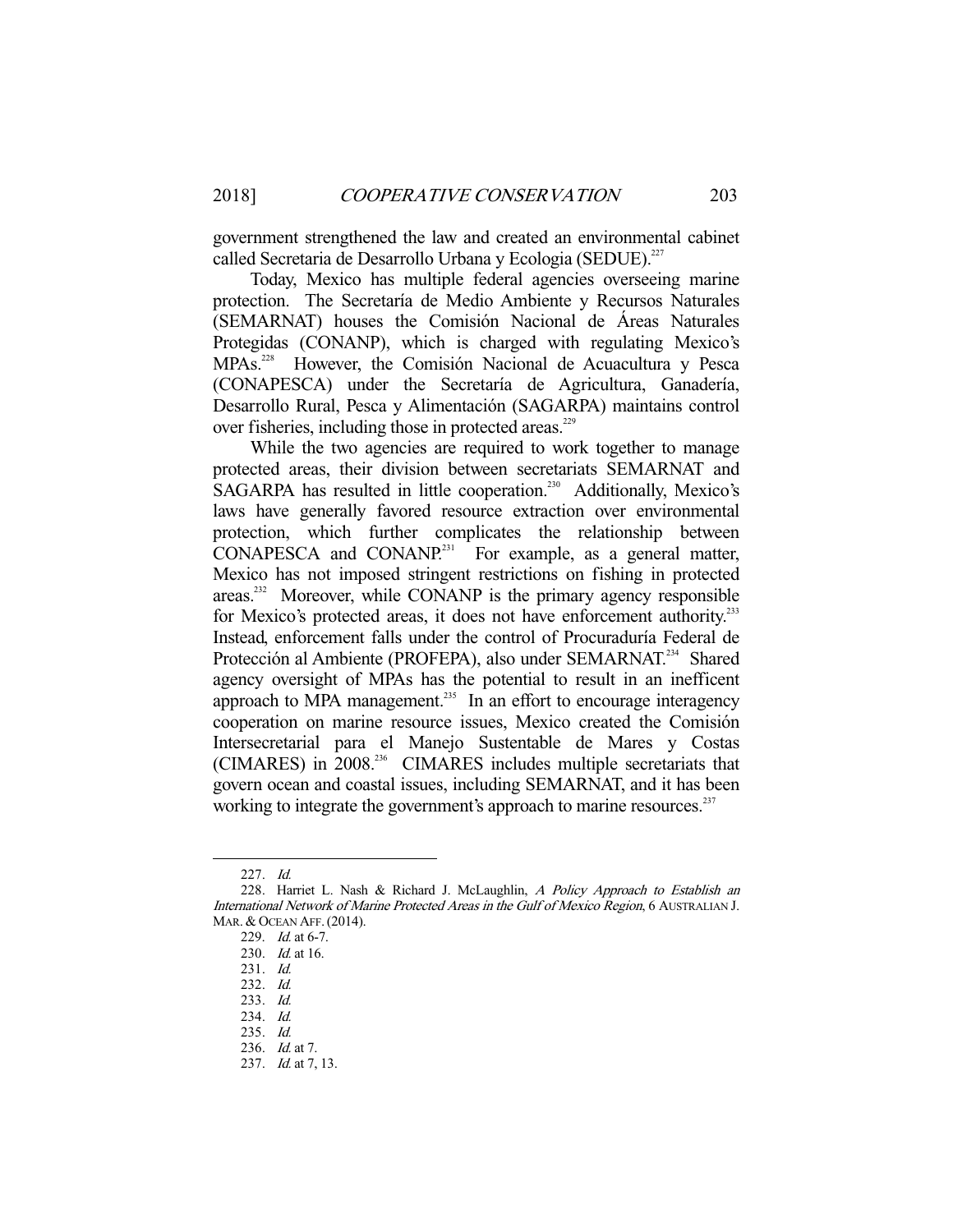Similar to Cuba's Environmental Law 81, Mexico has a general, overarching environmental law, the General Law of Ecological Equilibrium and Environmental Protection (LGEEPA), which was promulgated in 1988 and amended in 1996.<sup>238</sup> The law authorizes local governments to regulate environmental matters not specifically reserved for the federal and state governments.<sup>239</sup> It also encourages public participation in creating these regulations.<sup>240</sup> In the context of marine protection, LGEEPA provides the basis for establishing and managing Mexico's MPAs.<sup>241</sup> Despite LGEEPA's decentralization of environmental regulation, the federal government is still largely responsible for implementing and enforcing environmental laws due to minimal resources at the local level.<sup>242</sup> However, the federal-level enforcement would benefit from additional support.

 To protect the Gulf's coral reef ecosystems and other marine resources, it will be essential to involve all three Gulf countries in managing these ecosystems. Mexico has multiple reefs that would make valuable additions to the U.S.-Cuba family of MPAs. One potential Sister Sanctuary in Mexico includes Arrecife Alacranes National Park located offshore from the Yucatan Peninsula.<sup>243</sup> The National Park is made up of five small islands and coral reefs spanning 326 kilometers the Gulf of Mexico's largest coral structure.<sup>244</sup> It also provides habitat for over 136 species of marine life.<sup>245</sup> Arrecife Alacranes is an important MPA in Mexico, and UNESCO added it to the Network of Biosphere Reserves in 2006.<sup>246</sup> Other important sites Mexico may want to add as sisters include Veracruz National Park, Isla Contoy National Park, the Tiburon Ballena Biosphere Reserve, Lobos-Tuxpan National Park, Yum Balam Flora and Fauna Reserve, and the Isla Mujeres, Punta Cancun,

 <sup>238.</sup> Ley General de Equilibrio Ecológico y Protección al Ambiente [LGEEPA] [General Law of Ecological Balance and Environmental Protection], Diario Oficial de la Federación [DOF] 28-1-1988, amend. Jan. 7, 2000 (Mex.) (English version available at www.wipo.int/ edocs/lexdocs/laws/en/mx/mx028en.pdf).

 <sup>239.</sup> Nash, supra note 228, at 6.

 <sup>240.</sup> Id.

 <sup>241.</sup> See LGEEPA, art. 20 BIS 6.

<sup>242.</sup> Nash, *supra* note 228, at 6.

 <sup>243.</sup> Id.; Alacranes Reef: Natural Habitat for Hundreds of Marine Species, YUCATAN TIMES (May 14, 2015), http://www.theyucatantimes.com/2015/05/alacranes-reef-natural-habitatfor-hundreds-of-marine-species/.

 <sup>244.</sup> Alacranes Reef: Natural Habitat for Hundreds of Marine Species, supra note 243; Arrecife Alacranes a la Vanguardia, YUCATAN TIMES (May 14, 2015), http://arrecifealacranes. conanp.gob.mx/.

 <sup>245.</sup> Alacranes Reef: Natural Habitat for Hundreds of Marine Species, supra note 243.

 <sup>246.</sup> Arrecife Alacranes a la Vanguardia, supra note 244.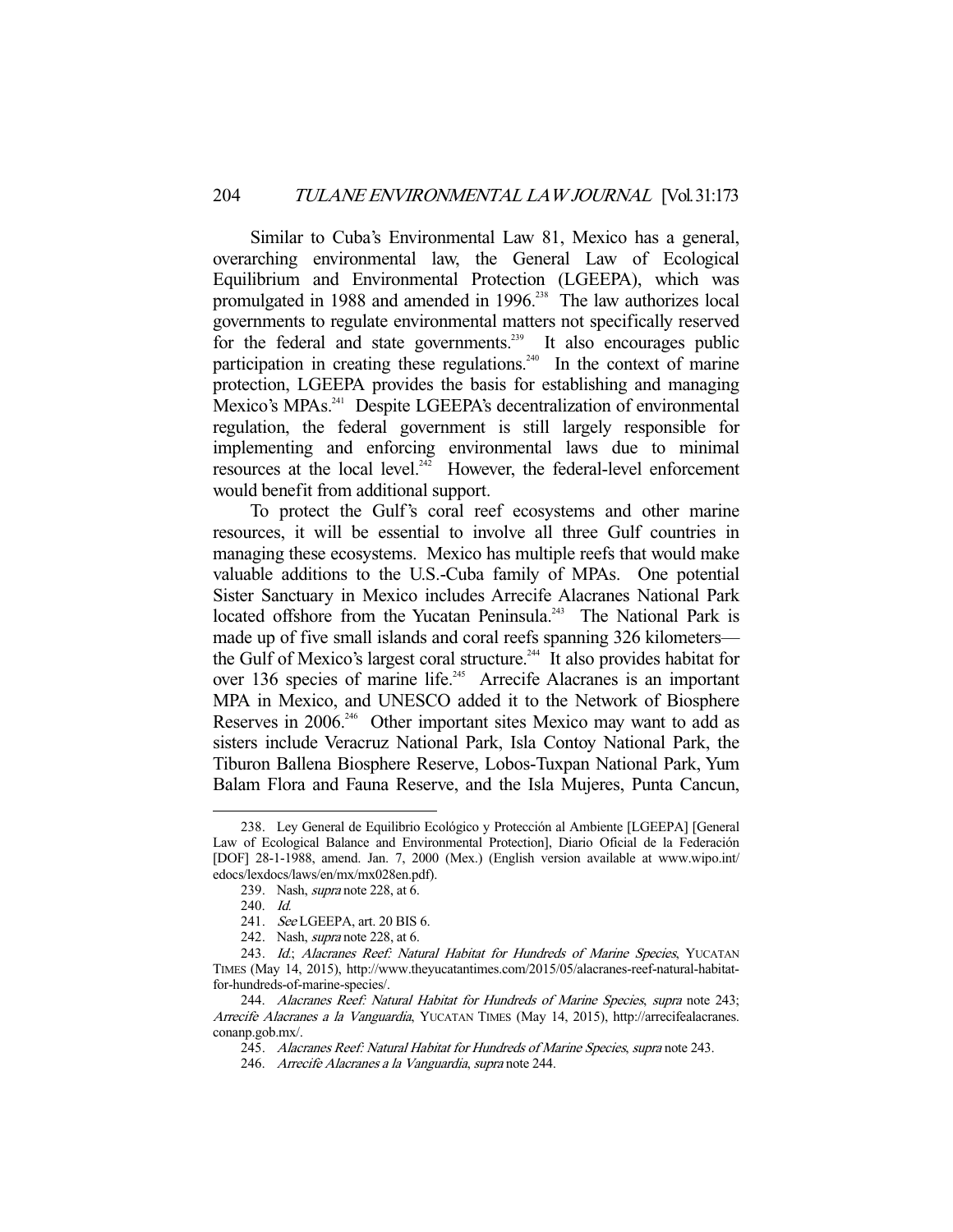and Punta Nizuc National Parks. As with the ecosystems in American and Cuban waters, all of these reefs are ecologically connected to the greater Gulf ecosystem.

 One possibility is to create a multilateral agreement among the three countries similar to the U.S.-Cuba Sister Sanctuaries MOU. All three countries have shown interest in such an agreement.<sup>247</sup> This agreement would allow the three countries to work together on research projects concerning these ecosystems, to share knowledge and technology to better understand how to best conserve the reefs, to educate the public about the importance of protecting coral reefs, and to undertake collaborative conservative programs.

 The three countries have worked together on Gulf resource management in the past. From November 2002 to February 2004, Mexico, the United States, and Cuba worked together on a project involving a specific portion of the Gulf that was especially susceptible to pollution from oil and natural gas extraction.<sup>248</sup> Specifically, the Transboundary Diagnostic Analysis and Strategic Action Programme for the Gulf of Mexico Large Marine Ecosystem Project sought to preserve biodiversity in the region.<sup>249</sup> While this program lasted less than two years, it laid the foundation for trilateral cooperation in the Gulf. In July 2012, the countries built on that foundation and created an International Gulf of Mexico Marine Protected Area Network, which strives to protect the region's fisheries.<sup>250</sup> In addition, in 2012, the United States and Mexico entered into an MOU between NOAA and CONANP, seeking ways to improve MOA management, and that agreement is now undergoing a revision.<sup>251</sup> Then, on April 26, 2018, Mexico and Cuba

 <sup>247.</sup> The interest of all three countries including Mexico in establishing a trinational agreement for MPAs in the Gulf was the subject of a workshop held in Cozumel on December 14-15, 2017. See GEF-UNIDO, DESIGN OF A CONDITION REPORTING TOOL OR "REPORT CARD" FOR THE NETWORK OF MARINE PROTECTED AREAS IN THE GULF OF MEXICO (2017); GEF-6 Request for Project Endorsement, GEF (2016), https://www.thegef.org/sites/default/files/project \_documents/IW\_GEF6\_UNIDO\_Mexico\_6952\_CEO\_Endorsement\_Document\_061020161.pdf.

 <sup>248.</sup> A Transboundary Diagnostic Analysis and Strategic Action Programme for the Gulf of Mexico Large Marine Ecosystem: Concept Paper (Final), INT'L WATERS LEARNING EXCHANGE &RESOURCES NETWORK (2014), https://iwlearn.net/documents/6471.

 <sup>249.</sup> Id.

 <sup>250.</sup> International Gulf of Mexico Marine Protected Area Network, Gulf of Mexico LME, http://sites3.iwlearn3.webfactional.com/gomlme/en/other-initiatives/igompan (last visited May 8, 2015).

 <sup>251.</sup> Memorandum of Understanding on Cooperation in the Field of Environment and Natural Resources, Mex.-Cuba, Apr. 26, 2018 (on file with author) [hereinafter Cuba-Mexico MPA MOU].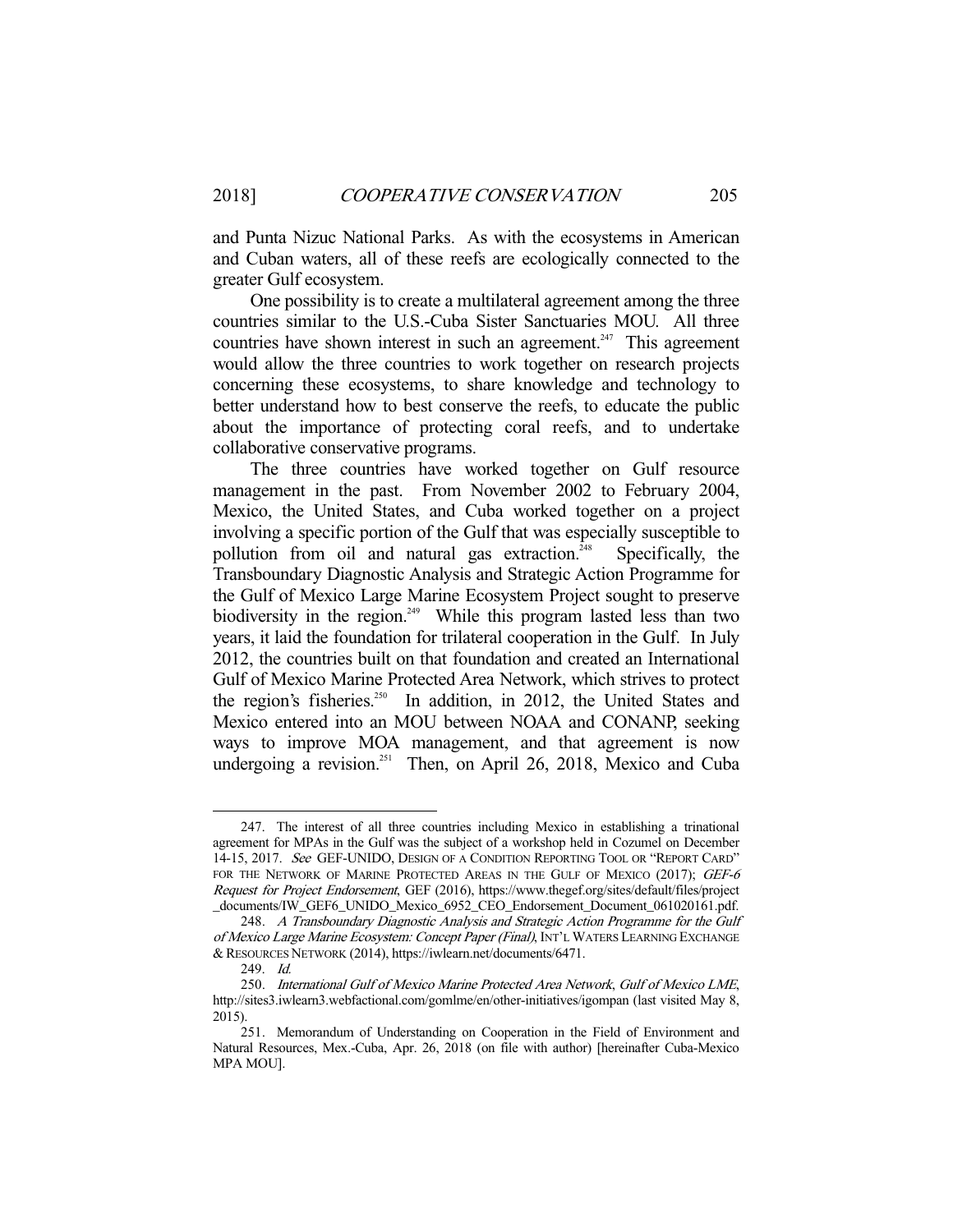signed their own MOU, mirroring the U.S.-Cuba Sister Sanctuaries MOU.

 Given the strong benefits of multilateral cooperative management of coral reefs and other marine resources, the three countries should take advantage of this opportunity to establish an ongoing collaborative program for MPAs in the Gulf. Recent developments show the potential for such a relationship. Supported by strong assistance from nongovernmental organizations (NGOs), such as The Ocean Foundation and the Environmental Defense Fund, the three countries have worked together to establish the foundation for cooperative measures to link together and protect the MPAs of the Gulf of Mexico and the larger marine ecosystem of which they are a part.<sup>252</sup> For example, these parties met together in Cozumel, Mexico, in December 2017, to discuss sustainable tourism and future plans for Gulf cooperation and agreed to continue the dialogue on trilateral marine conservation focusing on  $MPAs.<sup>253</sup>$ 

 <sup>252.</sup> The Gulf of Mexico marine conservation effort is supported by two additional ongoing collaborative efforts. One such program is the Trinational Initiative for Marine Science and Conservation in the Gulf of Mexico and Western Caribbean, which is sponsored by the CubaMar program of The Ocean Foundation. The Trinational Initiative began in 2007 with the goal of establishing a framework for ongoing joint scientific research involving Cuba, Mexico, and the United States to preserve and protect surrounding and shared waters and marine habitats, mainly through annual workshops, the most recent of which occurred on April 26-27, 2018, in Merida. See Trinational Initiative for Marine Science and Conservation in the Gulf of Mexico and Western Caribbean, TRINATIONAL INITIATIVE, www.trinationalinitiative.org (last visited Apr. 27, 2018).

Another such effort is the Gulf of Mexico Large Marine Ecosystem Program. Mexico's Secretariat of Environment and Natural Resources, in collaboration with NOAA and other national and international institutions, has recently implemented a Strategic Action Program of the Gulf of Mexico Large Marine Ecosystem (GEF 2016). It includes an outcome to improve the effectiveness of MPAs by linking them into networks. Mexico's National Commission of Natural Protected Areas and NOAA's Office of National Marine Sanctuaries are collaborating in developing a set of projects within this program to create a fundamental understanding of what marine habitats and biological communities exist within Mexico's Gulf MPAs and conduct an assessment of the condition of those habitats and communities. Through these products, MPA managers and other decision-makers will be given a toolkit for the long-term evaluation and improvement of MPA ecosystem and management performance that can be applied to MPAs throughout the Gulf of Mexico. Flower Garden Banks and Florida Keys National Marine Sanctuaries will be part of this trans-boundary initiative between MPAs and plans include integrating Guanahacabibes National Park and Banco de San Antonio in Cuba into the Large Marine Ecosystem program. Together with the sister sanctuary relationship established under the U.S.-Cuba MOU, it is anticipated that the joint efforts will result in a tri-national sister sanctuary MPA network in the Gulf of Mexico. GEF-6 Request for Project Endorsement, supra note 247, at 145.

 <sup>253.</sup> K. Thompson & F. Bretog, Sharing Experiences Across the Yucatan Channel: <sup>A</sup> Learning Exchange on Sustainable Tourism and Marine Protected Areas, CUBA MARINE RES. & CONSERVATION:CUBAMAR BLOG SPACE (Jan. 10, 2018), http://www.cubamar.org/blog.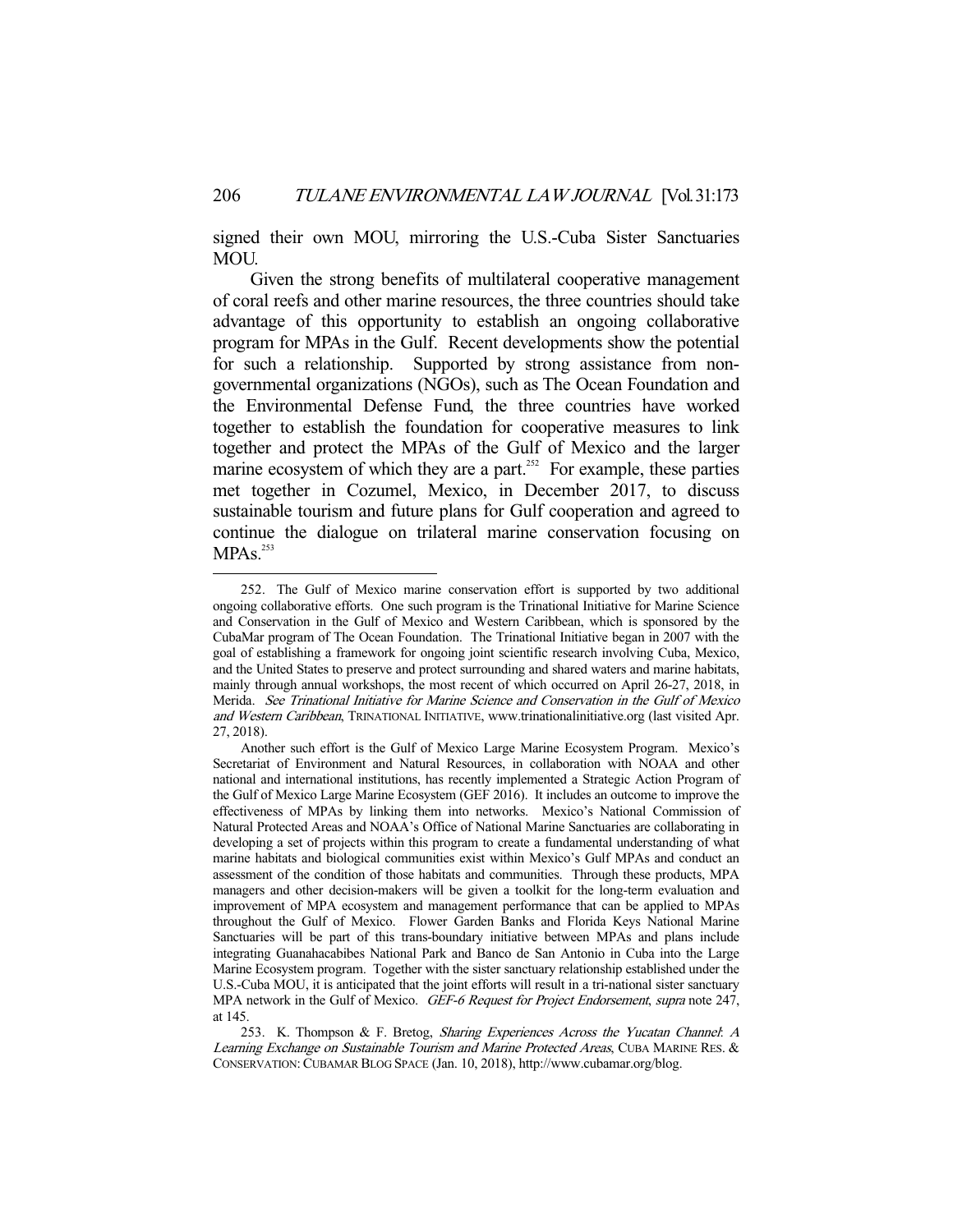The parties joined again in Merida, Mexico, on April 25, 2018, for a policy-focused meeting to discuss mechanisms to move forward with Gulf of Mexico MPA conservation.<sup>254</sup> In the meeting, the government officials and NGO representatives recognized that current political tensions in the region, especially between Cuba and the Trump administration, made a formal three-country agreement unrealistic in the short-term, but that many important initiatives to protect MPAs could occur under the domestic laws of each country, the existing bilateral agreements, and other means of cooperation.<sup>255</sup> The parties agreed that, in addition to coral reefs, consideration should be given to migratory marine wildlife species throughout the Gulf (e.g., sea turtles, whale sharks, marine mammals, flamingos), sustainable tourism, fisheries management, and water quality.<sup>256</sup> While MPAs would be the focal point of the cooperative conservation efforts, the ultimate goals would be the health of the entire Gulf of Mexico marine ecosystem and eventually to develop and implement a formal three-nation MOU on MPAs.<sup>257</sup> The new collaborative effort was dubbed "the Gulf of Mexico Marine Protected Areas Network" (GOMMPAN), and the parties left the meeting with the charge to identify a list of achievable objectives under existing domestic laws and the bilateral agreements to serve as the basis for future deliberations.<sup>258</sup>

#### VI. CONCLUSION

 Despite the decades-long history of broken relations between the United States and Cuba, the countries have made important strides in improving relations. The recent U.S.-Cuba MOU, Joint Statement, Twinning Agreement, and the Cuba-Mexico MPA MOU of April 26, 2018, have established a framework for cooperation on environmental issues, especially concerning coral reef protection and other Gulf of Mexico marine resources.

 <sup>254.</sup> Envtl. Law Inst., Agenda, Meeting on Policy Approaches for Improving Transboundary Cooperation for the Creation of a Network of Sister MPAs in the Gulf of Mexico, Merida, Mexico (Apr. 25, 2018) (on file with author). The Merida meeting received NGO organizational support from The Ocean Foundation, The Environmental Law Institute, and The National Marine Sanctuary Foundation.

 <sup>255.</sup> D. Baur, J. Hamilton, X. Reico Blanco, Meeting Report Memorandum (Apr. 30, 2018) (on file with author).

 <sup>256.</sup> Id.

 <sup>257.</sup> Id.

 <sup>258.</sup> Id.